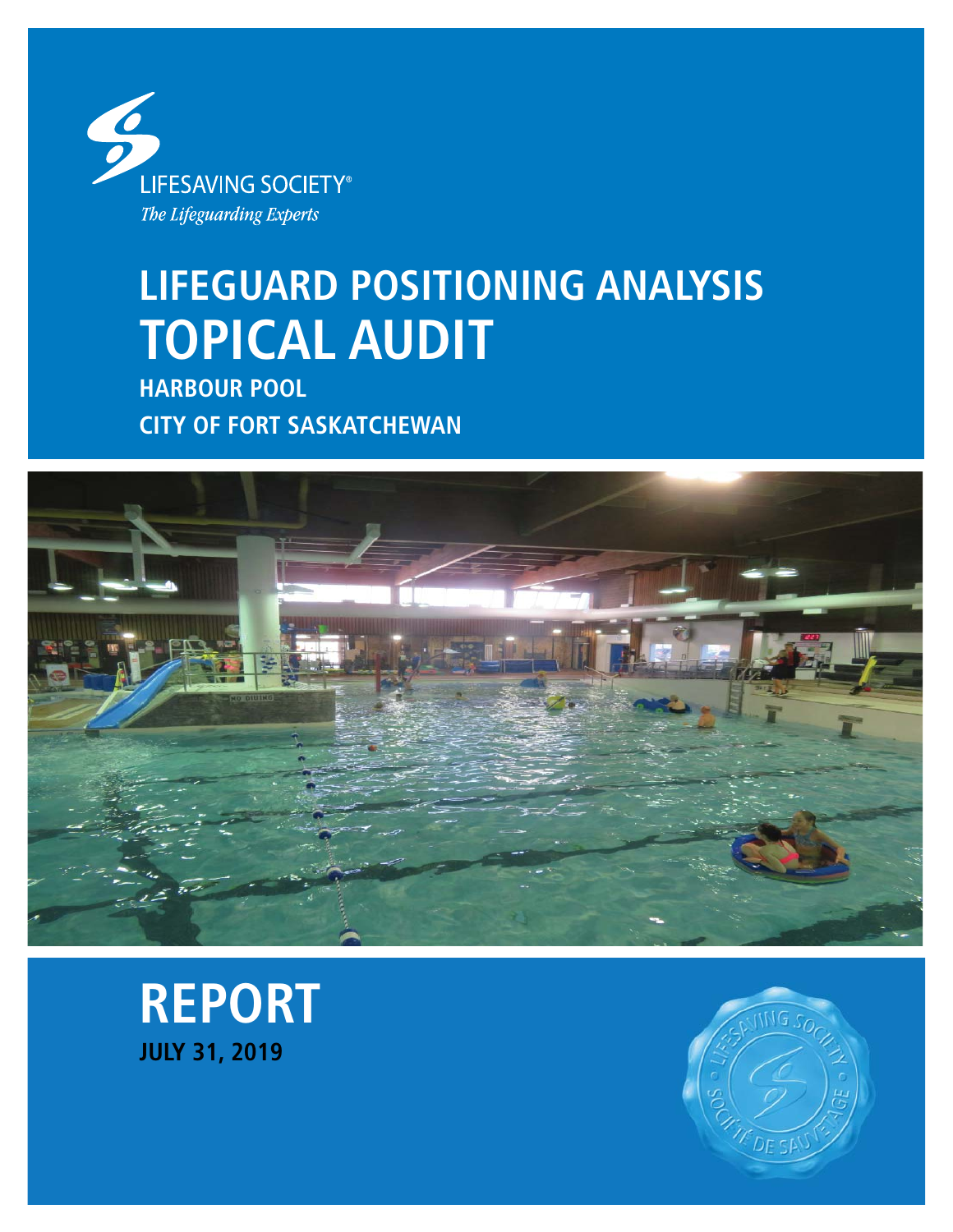

# LIFEGUARD POSITIONING ANALYSIS TOPICAL AUDIT

### HARBOUR POOL CITY OF FORT SASKATCHEWAN

#### Published by the Lifesaving Society. July 2019 Printing.

Copyright 2019 by the Royal Life Saving Society Canada. Reproduction, by any means, of materials contained in this book is prohibited unless authorized by the publisher. Requests should be directed to the Alberta and Northwest Territories office (see back cover for contact information).

\_\_\_\_\_\_\_\_\_\_\_\_\_\_\_\_\_\_\_\_\_\_\_\_\_\_\_\_\_\_\_\_\_\_\_\_\_\_\_\_\_\_\_\_\_\_\_\_\_\_\_\_\_\_\_\_\_\_\_\_\_\_\_\_\_\_\_\_\_\_

The Lifesaving Society is Canada's lifeguarding expert. The Society works to prevent drowning and water-related injury through its training programs, Water Smart® public education, water-incident research, aquatic safety management services, and lifesaving sport.

Annually, over 1,200,000 Canadians participate in the Society's swimming, lifesaving, lifeguard, and leadership training programs. The Society sets the standard for aquatic safety in Canada and certifies Canada's National Lifeguards.

The Society is an independent, charitable organization educating Canadian lifesavers since the first Lifesaving Society Bronze Medallion Award was earned in 1896.

The Society represents Canada internationally as an active member of the Royal Life Saving Society and the International Life Saving Federation. The Society is the Canadian governing body for lifesaving sport - a sport recognized by the International Olympic Committee and the Commonwealth Games Federation.

\_\_\_\_\_\_\_\_\_\_\_\_\_\_\_\_\_\_\_\_\_\_\_\_\_\_\_\_\_\_\_\_\_\_\_\_\_\_\_\_\_\_\_\_\_\_\_\_\_\_\_\_\_\_\_\_\_\_\_\_\_\_\_\_\_\_\_\_\_\_

Water Smart**®**, Swim for Life**®**, Swim to Survive**®**, and Lifesaving Society are registered trademarks of the Royal Life Saving Society Canada. Trademarks other than those owned by the Lifesaving Society used in this document belong to their registered owners.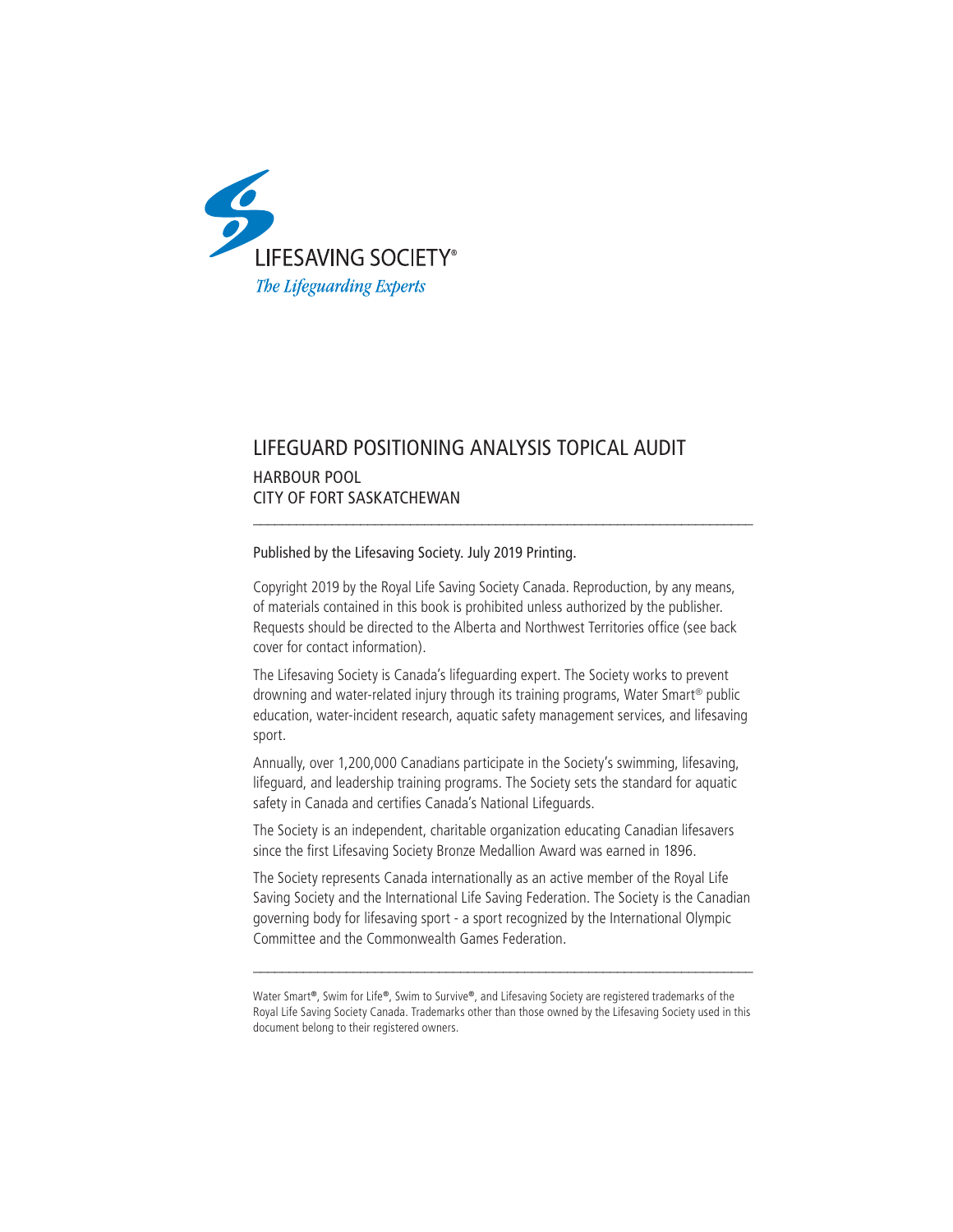# LIFEGUARD POSITIONING ANALYSIS TOPICAL AUDIT

# HARBOUR POOL CITY OF FORT SASKATCHEWAN

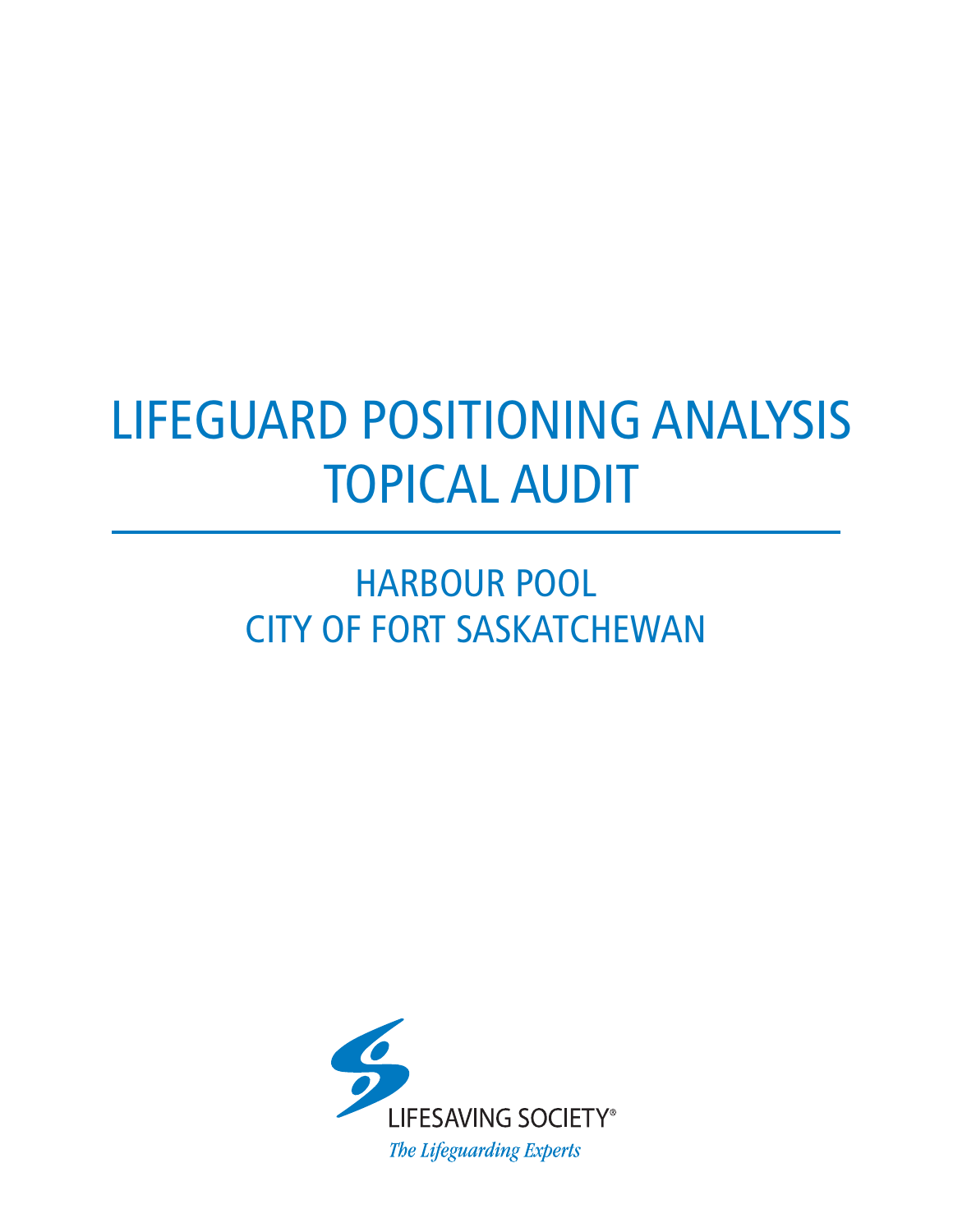# **About the Lifesaving Society Saving lives for over 100 years**

The Lifesaving Society is a full service provider of programs, products, and services designed to prevent drowning. The Society saves lives and prevents water–related injuries through its training programs, Water Smart<sup>®</sup> public education, drowning research, aquatic safety management and lifesaving sport. The Society is a national volunteer organization and registered charity composed of ten provincial/ territorial branches, tens of thousands of individual members, and over 4,000 affiliated swimming pools, waterfronts, schools, and clubs.

The Society has been teaching swimming, water safety and water rescue in Canada since 1896. Established in England (1891) as the Swimmers' Lifesaving Society, it became The Royal Lifesaving Society in 1904. Today, it is known simply as the Lifesaving Society. The Lifesaving Society is a leader and partner in the delivery of water safety education throughout Canada and around the world.

#### **Teaching Canadians to save themselves and rescue others**

Annually 1,200,000 Canadians participate in the Lifesaving Society's swimming, lifesaving, lifeguard, first aid, and leadership programs. Each year, the Society certifies thousands of instructors who provide the leadership for its training programs. Over 30,000 Canadians earn the Society's Bronze Medallion each year. As Canada's lifeguarding experts, the Lifesaving Society sets the standard for lifeguard training and certifies Canada's National Lifeguards.

#### **Making Canadians Water Smart**

The Lifesaving Society focuses Water Smart® drowning prevention efforts on people most at risk — like men fishing in small boats — or on those who can make a significant difference, such as parents of young children. The Society delivers Water Smart® messages through its swim program, through the media and community action. The Society's Swim to Survive® Program provides the essential minimum skills required to survive an unexpected fall into deep water.

#### **Drowning Research**

The Lifesaving Society conducts research into fatal and non-fatal drowning, aquatic injury and rescue interventions. Ongoing research and analysis supports the Society's evidence–based water rescue training and Water Smart® drowning prevention education.

#### **Setting the Standard**

The Lifesaving Society establishes aquatic safety standards and consults on aquatic safety issues for the aquatic industry, government and the judiciary. The Society offers a suite of services to help aquatic facility operators maintain and improve safe pool and waterfront operations. The Society performs aquatic safety audits and serves as experts in legal cases involving aquatic safety.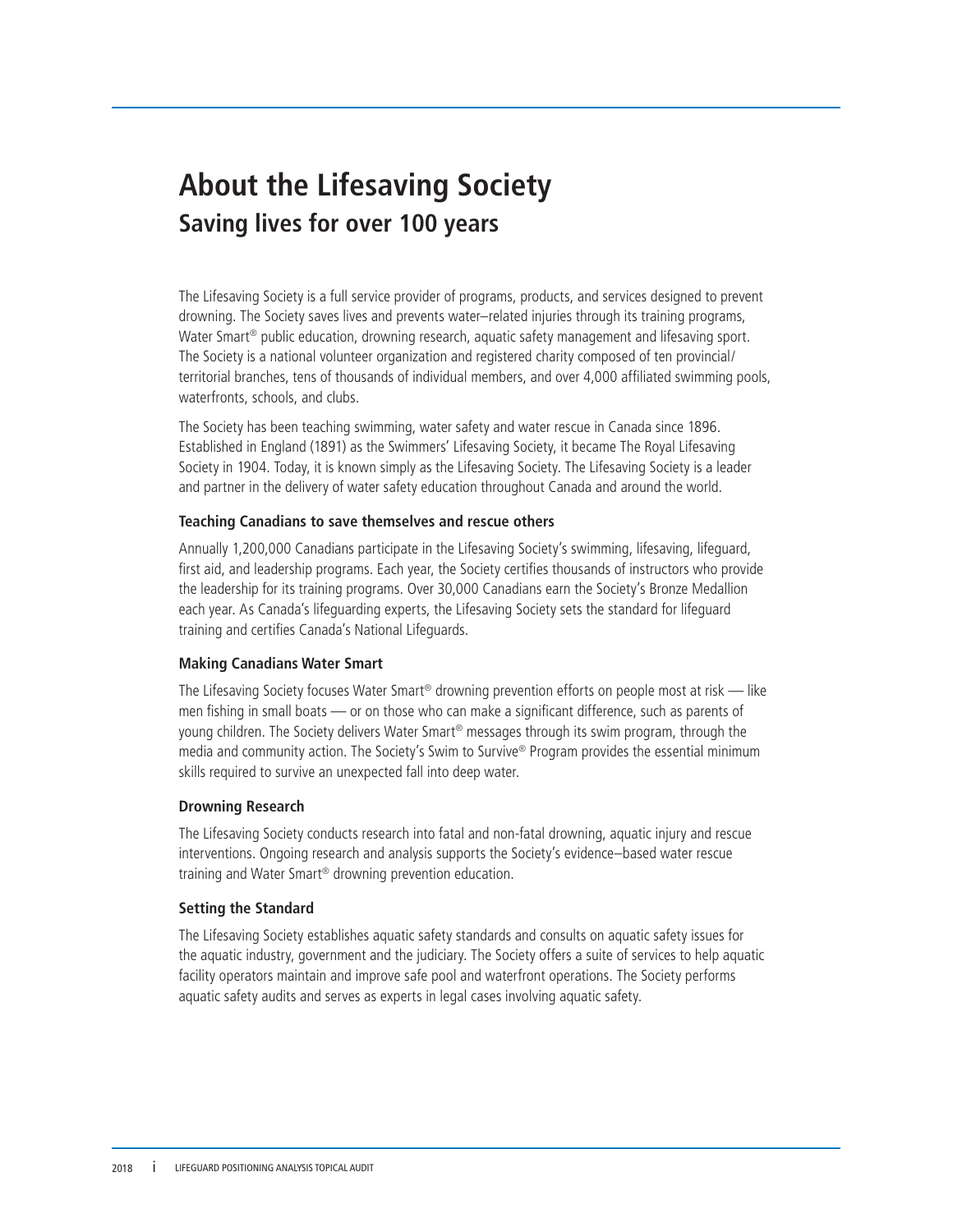# **Contents**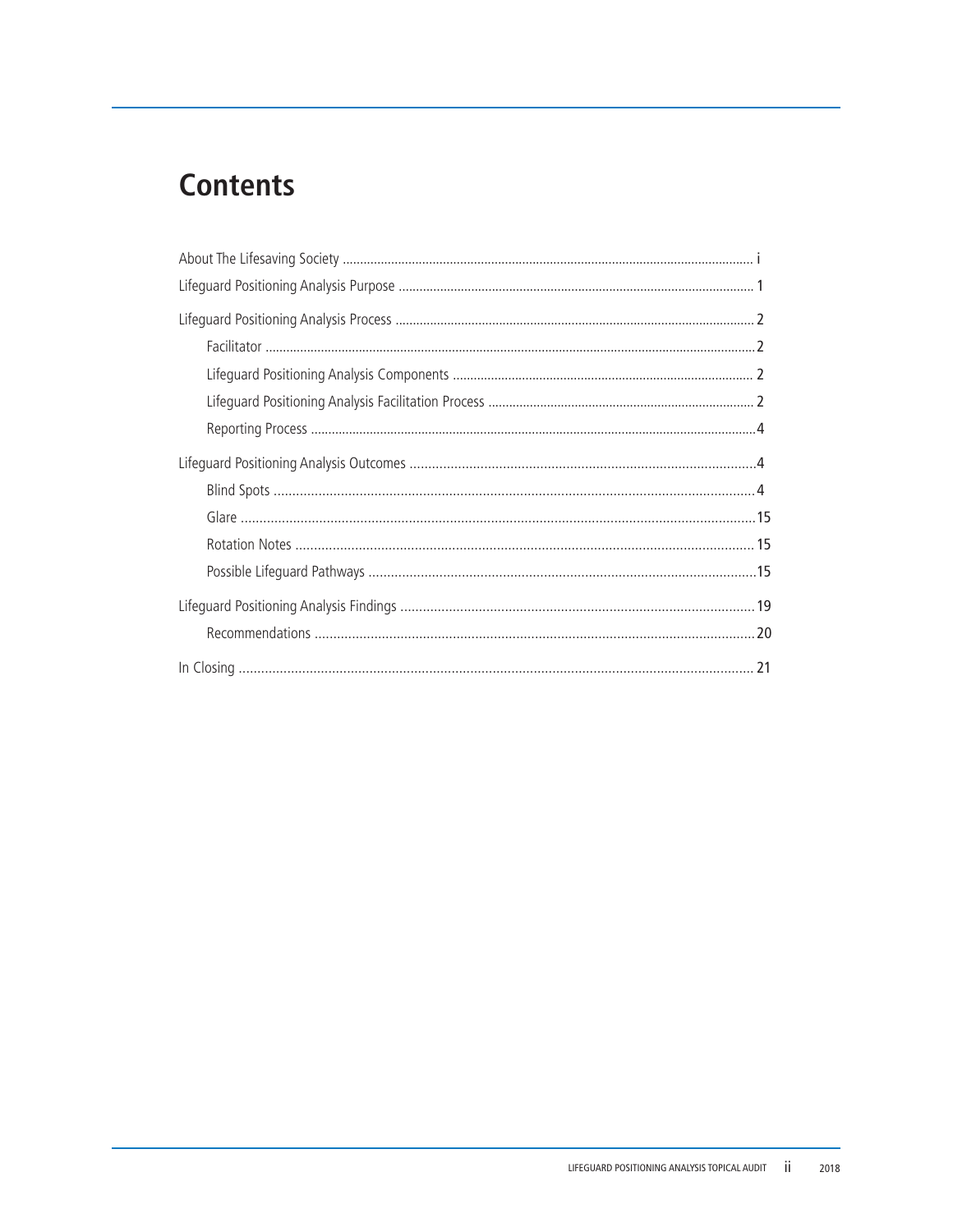# **Lifeguard Positioning Analysis Purpose**

The City of Fort Saskatchewan retained the Lifesaving Society to undertake a topical audit of lifeguard positioning at the Harbour Pool.

It was agreed that the purpose of the lifeguard positioning analysis was to analyze lifeguard surveillance systems at the Harbour Pool. The lifeguard positioning analysis would identify steps that could be taken to reduce the risk of drowning or serious water-related injuries within the area of lifeguard surveillance systems.

The scope of the topical audit would include facilitated discussions and activities with management and staff.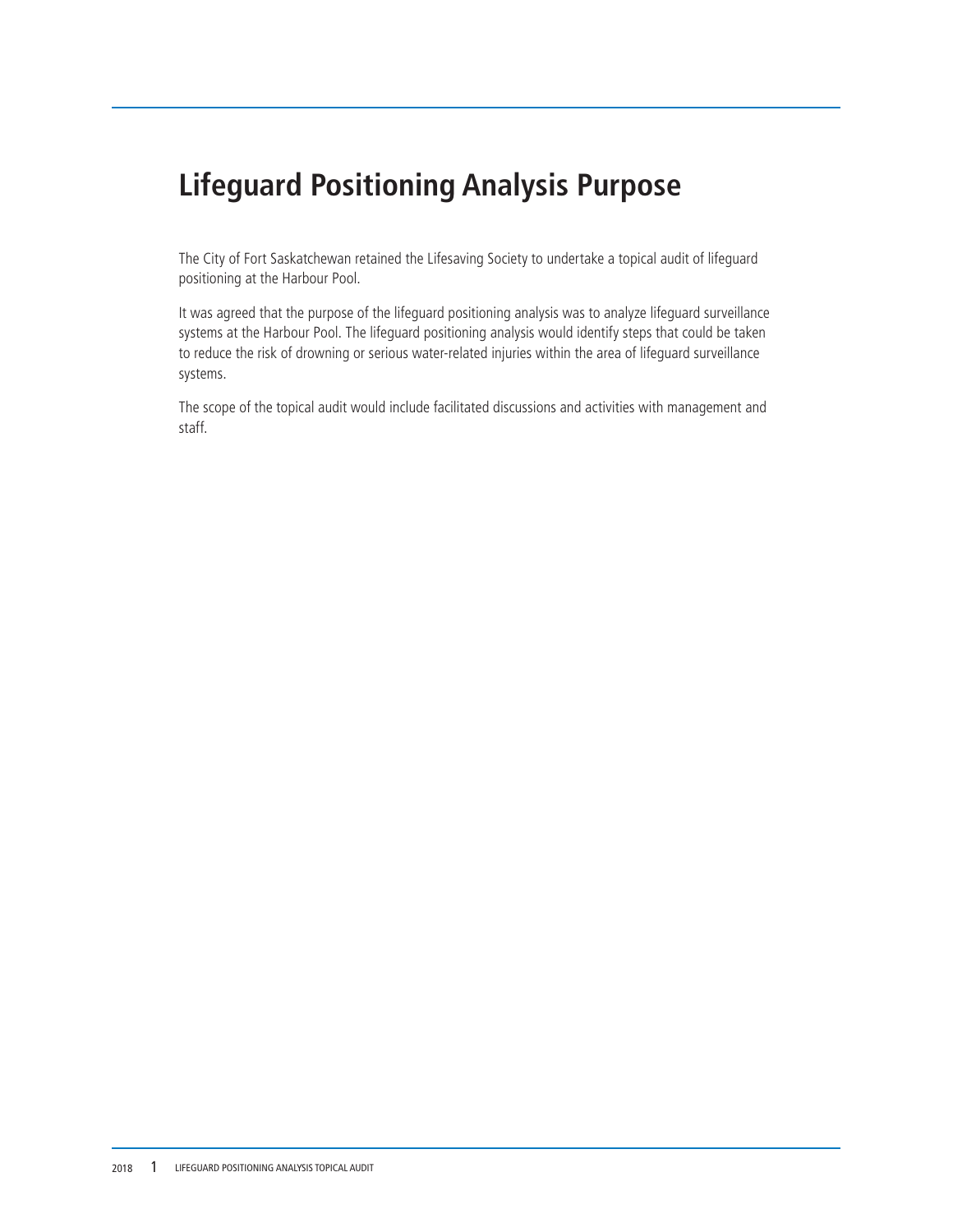# **Lifeguard Positioning Analysis Process**

# **Facilitator**

The Lifesaving Society was represented by Kyla Meyers, Training Programs Coordinator as the Chief Auditor, Christina Palech, Strategies and Partnerships Manager, and Norm Baldry, an aquatic safety auditor. The Lifesaving Society has extensive experience in aquatics and facility evaluation.

The City of Fort Saskatchewan appointed Kayla Dow, Aquatic Operations Supervisor, as the primary contact for the auditors.

### **Lifeguard Positioning Analysis Components**

The auditors followed a process that included:

- Guided facilitation with lifeguards within the aquatic facility
- Debriefing with management
- Completion of a draft and final report

### **Lifeguard Positioning Analysis Facilitation Process**

The auditor facilitated the Lifeguard Positioning Analysis with fifteen (15) lifeguards on May 4, 2019. It was noted that the positioning analysis took place during a Saturday afternoon public swim. The questions that were asked were:

- 1. What is the role of National Lifeguards in this facility?
	- Answers provided by staff:
		- "Scan and observe patrons"
		- "Administer swim tests"
		- "Prevention/education"
		- "Rescue response"

2. Who else has a safety and supervision role in the facility as it relates to the safety and supervision of bathers?

- Answers provided by staff:
	- "Cashiers: respond to whistles, education, first contact of patrons entering the facility, enforce adult/child ratios"
	- "Leadership Instructors: supervise their class"
	- "Supervisors: supervise staff, run inservices/train staff"
- 3. What do you predict the facility demographics will be?
	- Weekdays
		- Early morning: "Lane swim (Seniors/Adults)"
		- Morning: "Lessons (Preschool), School lessons (6-12 years old)"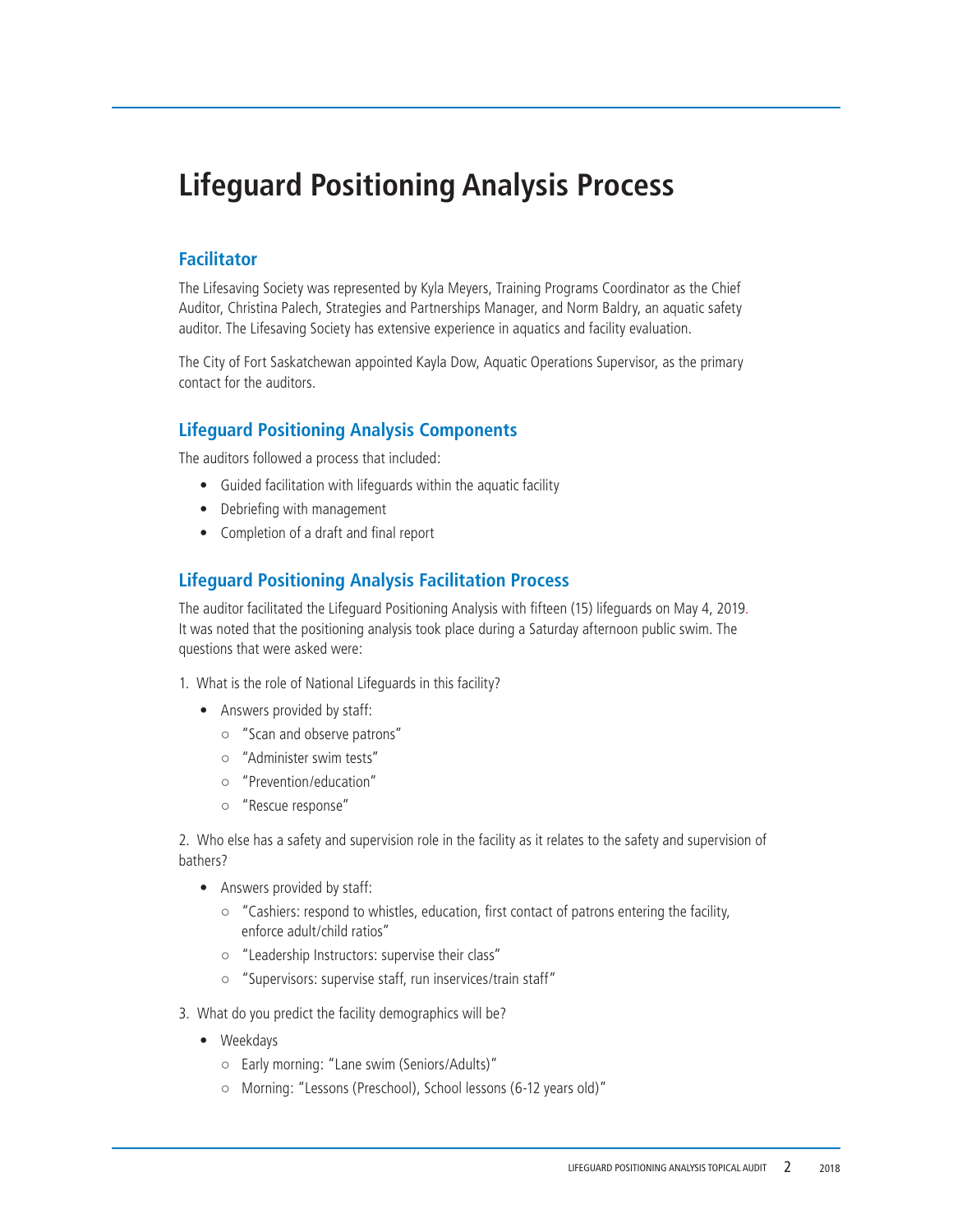- Afternoon: "School recreation swims (6-18 years old), Special needs groups (Adults)"
- Evening: "Swimming lessons (all ages), Swim club (9-17 years old), Public swim (Families)"
- Weekends
	- Morning: "Swimming lessons (all ages)"
	- Afternoon: "Public swim (Families), Birthday parties (all ages)"
	- $\circ$  Evening: "Aqua fit and Lane Swim (Adults)"
- 4. How do you decide to adjust your lifeguard positions and who would make this decision?
	- "Follow the procedure manual
	- "Staff training"
	- "Supervision evaluation of lifeguards"
	- "Discussing appropriate changes between staff; alternatives are clear"
- 5. Do you have any concerns that you want addressed through the Lifeguard Positioning Analysis?
	- Guard position 1:
		- "There is a tripping hazard"
		- "You don't see the bay for long periods of time (1:30 sec)"
	- Pathway length: "Length of time to walk pathway seems very long"
	- Time when supervising ("lifeguarding") while teaching: "do we require a supervision break if our shift is 4 hours?"
- 6. Where do you think your blind spots and glare are located?
	- Lifeguards drew what they thought their blind spots and glare would be on a map of the pool, prior to testing their predictions.

The next step in the facilitation was to position the lifeguards on the pool deck and experience the ability to scan and determine blind spots from the existing lifeguard positions. A manikin was positioned around the pool to identify where blind spots and glare are located. The exercise tested assumptions, created awareness, and educated staff on the existing lifeguard surveillance system.

This process was followed by a debriefing; staff were then asked the following questions:

- 1. Can you lifeguard the pool with one lifeguard only?
	- Answers: "No, especially not when busy"
- 2. Can you lifeguard the pool from standing in one spot?
	- Answers: "No"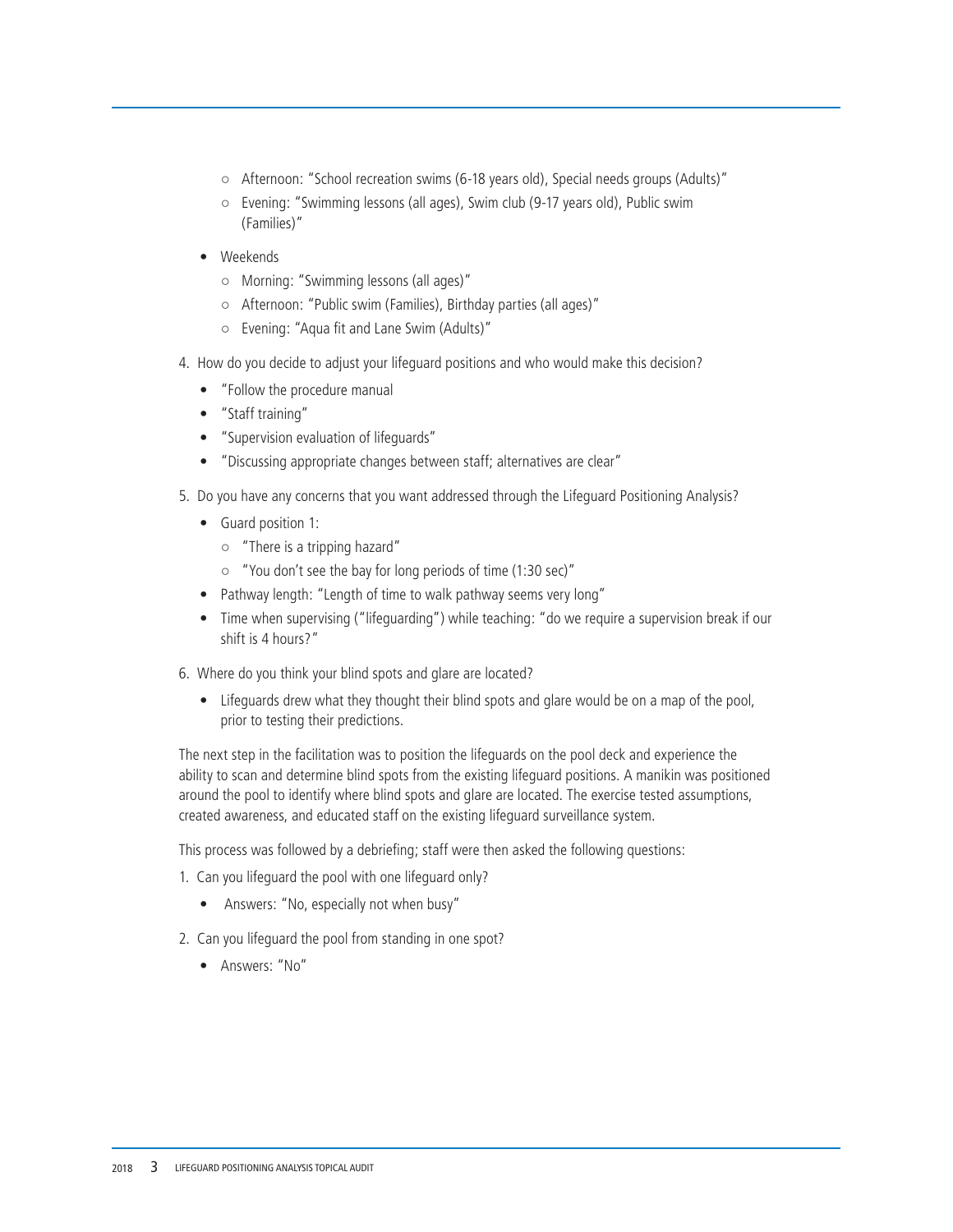- 3. What must you do for surveillance to manage blind spots and glare?
	- Answers: "Move and scan"

The debriefing included staff presenting their findings and where blind spots were identified based on the exercise for each of the lifeguard positions.

# **Reporting Process**

Drawing on all documentation supplied by the facility, facilitation notes, assessments and observations, the Lifesaving Society has documented a report for review by the City of Fort Saskatchewan.

Upon receiving feedback and updated information from the facility, the final report will be formalized and delivered for consideration of implementation.

# **Lifeguard Positioning Analysis Outcomes**

# **Identification of Blind Spots**

• Blind spots exist in multiple areas of the facility, and include areas where glare was present. Blind spots are indicated in the following charts based on observations from the Lifeguards who participated in the Lifeguard Positioning Analysis and may be reflective of the time of day, season, weather, amenities that were in use, and the number of bathers that were using the pools being tested at the time of the analysis. The Society recognizes that blind spots may change based on a number of factors and uses this data as a starting point for the analysis.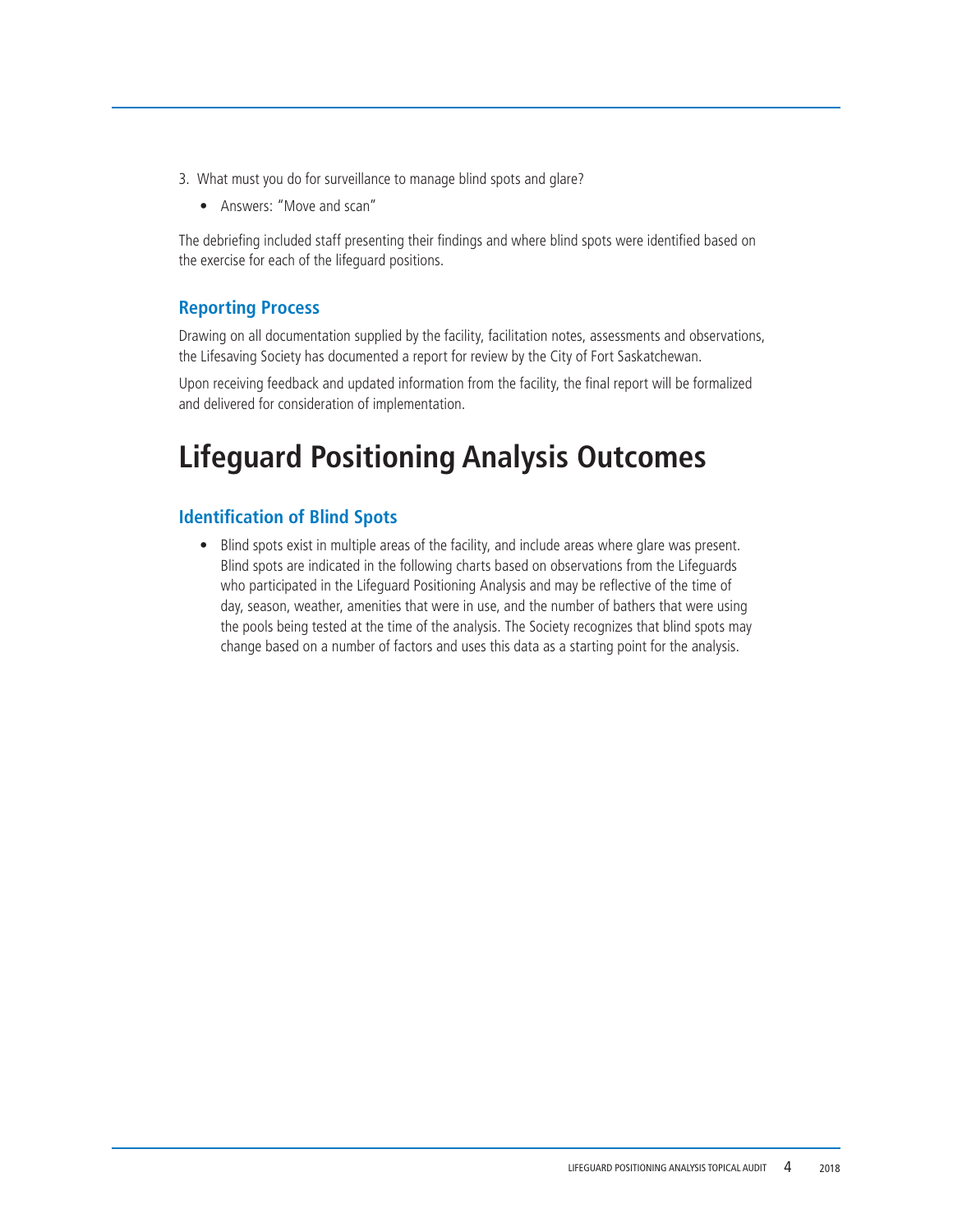# **Lifeguard Position 1**

- "Almost all of the pool is blind spots or glare"
- "You could see that there was a shape but you could hardly tell what it was"



2018 **5** LIFEGUARD POSITIONING ANALYSIS TOPICAL AUDIT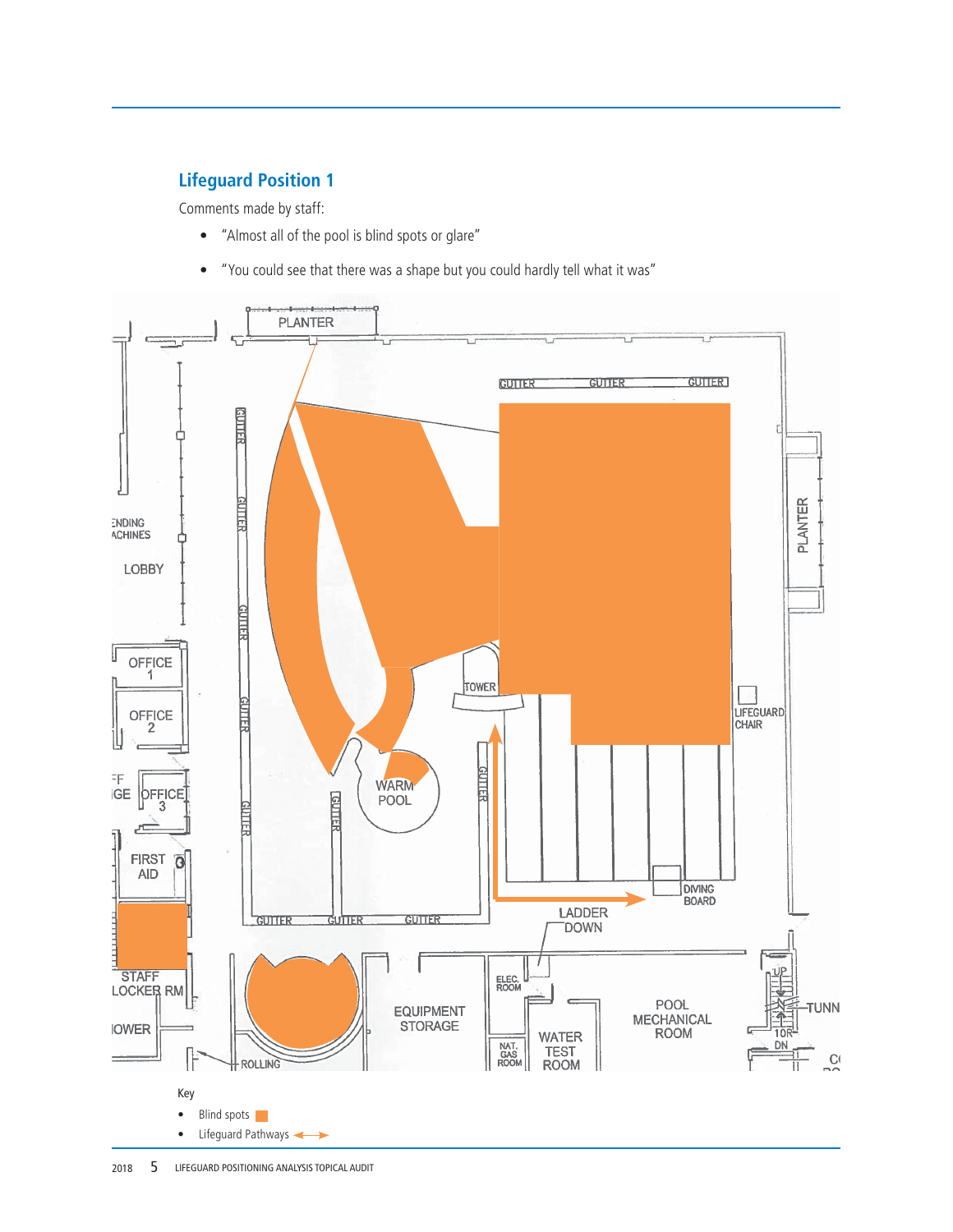| Photo | <b>Comment</b>                                                        |
|-------|-----------------------------------------------------------------------|
|       | From this position, the manikin<br>cannot be seen in the shallow end. |
|       | From this position, the manikin<br>cannot be seen in the shallow end. |
|       | From this position, the manikin<br>cannot be seen along the far wall. |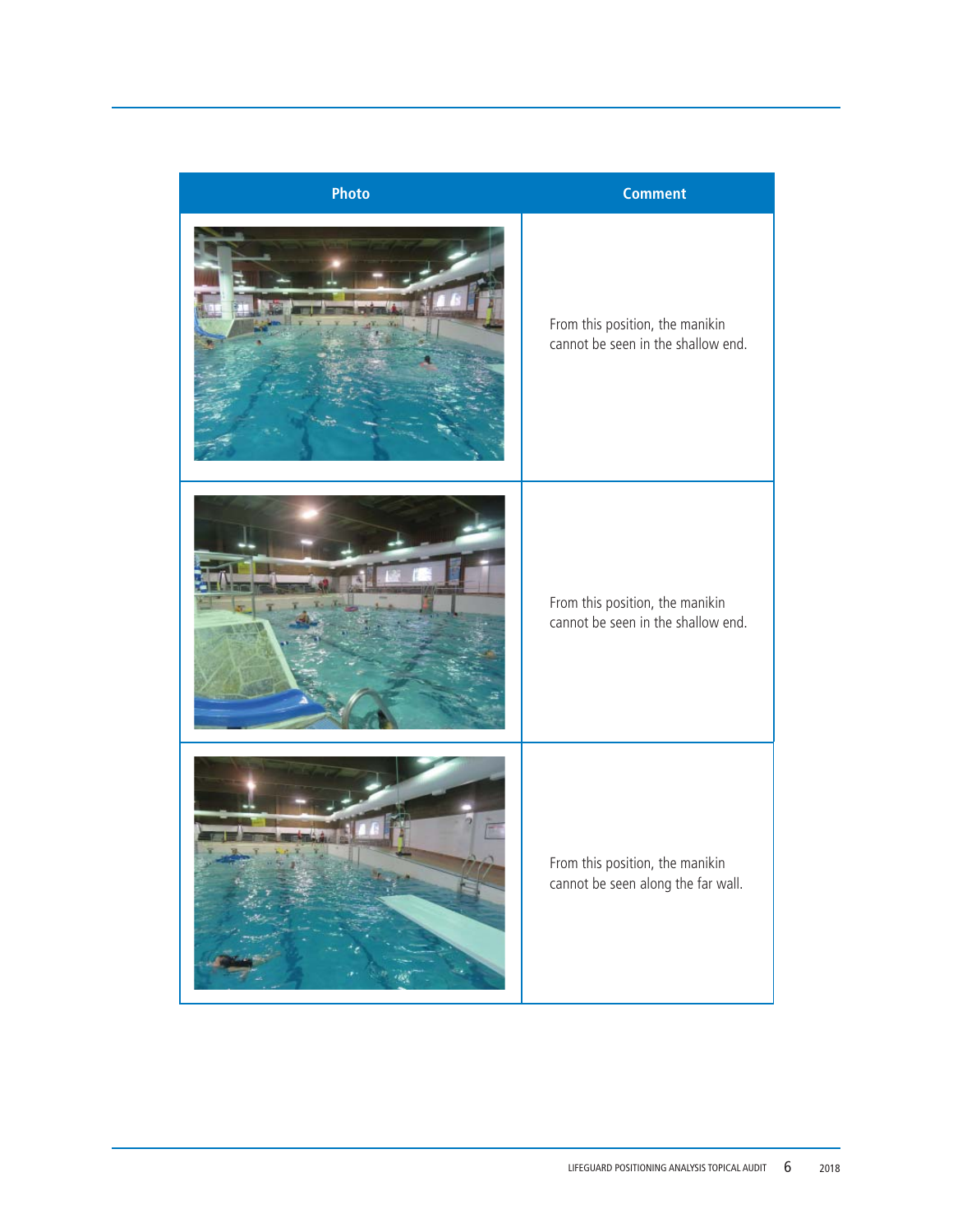# **Lifeguard Position 2**

- "You cannot see anything in the deep end"
- "Couldn't see anything over the black line"
- "Right around the buckets and the slide was really hard to see"

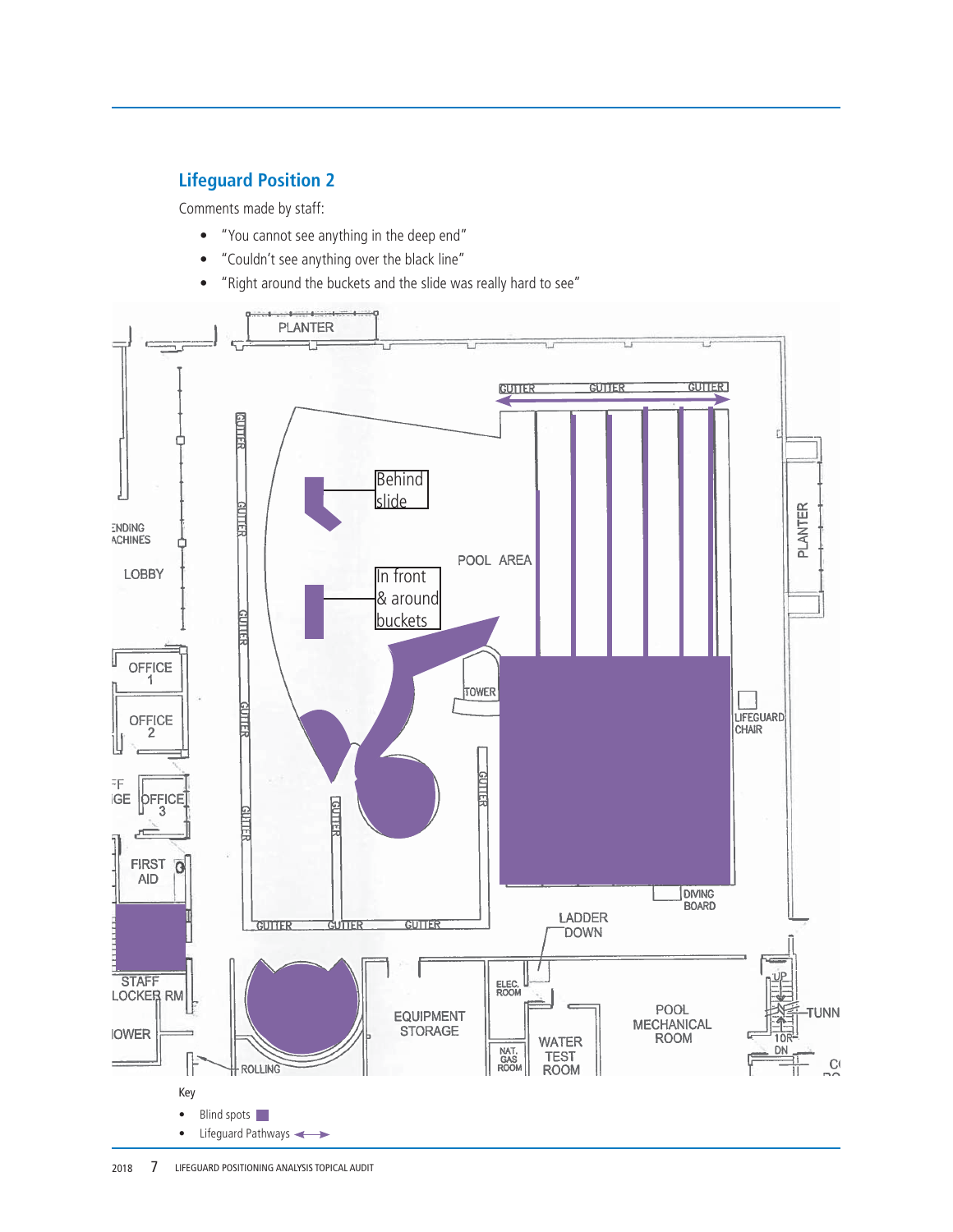| <b>Photo</b>    | <b>Comment</b>                                                                           |
|-----------------|------------------------------------------------------------------------------------------|
|                 | From this position, the manikin<br>cannot be seen near the rope.                         |
| <b>MO DIUNG</b> | From this position, the manikin<br>cannot be seen near the wall.                         |
|                 | From this position, the manikin is<br>difficult to see near in the corner of<br>the bay. |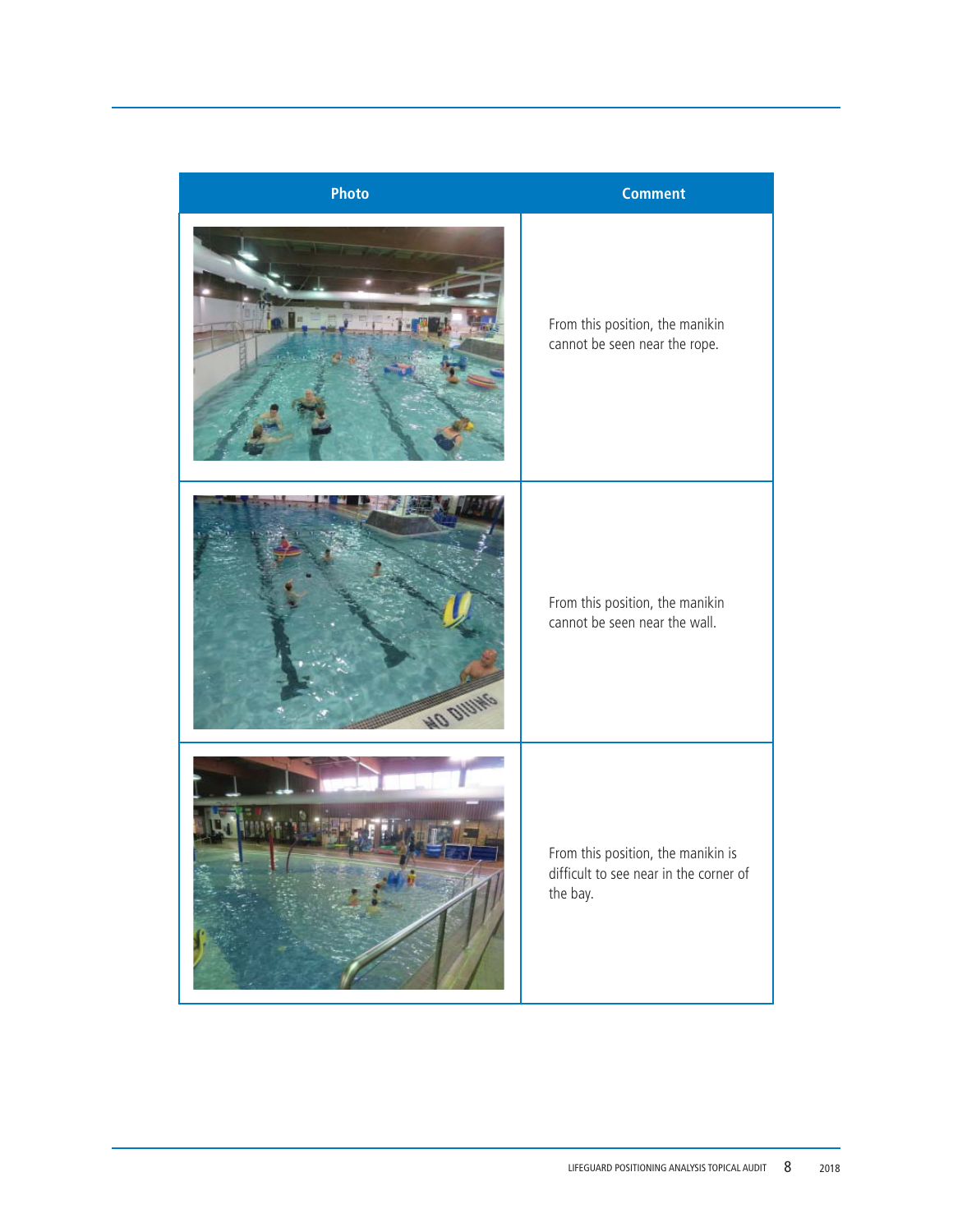# **Lifeguard Position 3**

- "The tower was a big blindspot no matter where we were"
- "Deep end corners were really hard to see"
- "Whirlpool when the jets were on it was really hard to see even using the mirror"

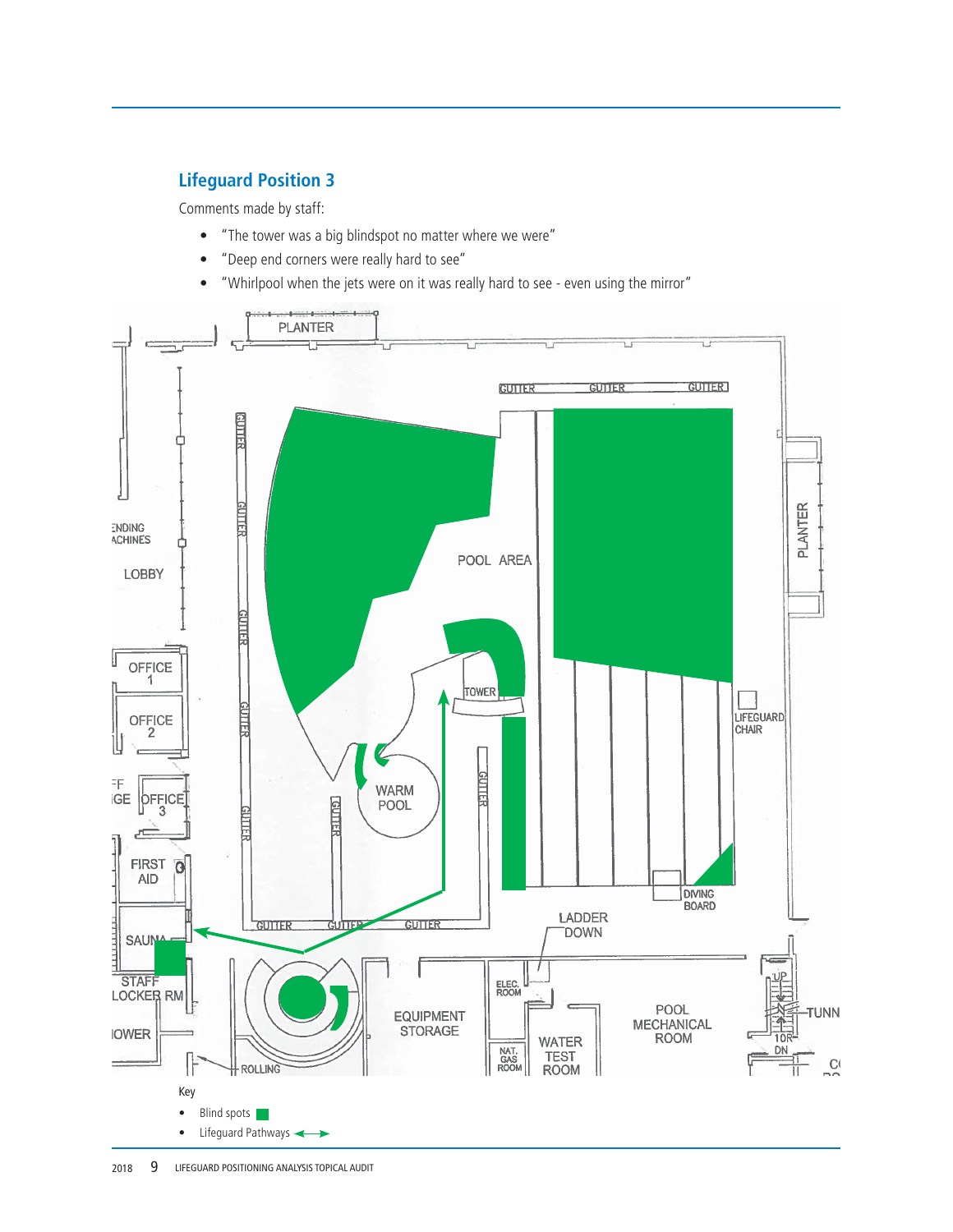| Photo                   | <b>Comment</b>                                                        |
|-------------------------|-----------------------------------------------------------------------|
|                         | From this position, the manikin<br>cannot be seen in the shallow end. |
| a 9m                    | From this position, the manikin<br>cannot be seen in the warm pool.   |
| NO DIUINE<br>0.901<br>s | From this position, the manikin<br>cannot be seen in the hot tub.     |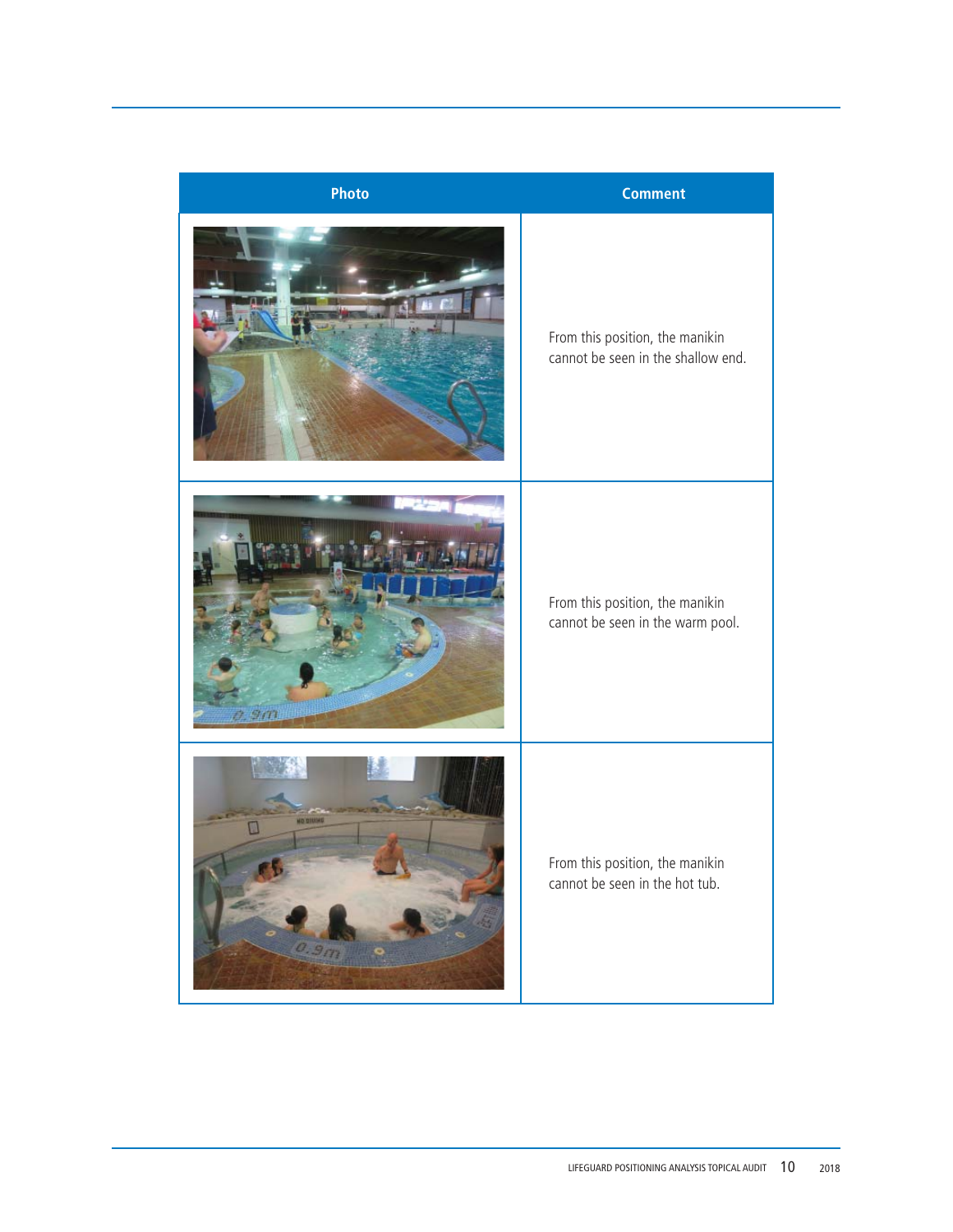# **Lifeguard Position 4 (The Bay)**

- "After the first line, Timmy disappeared"
- "Hard to see in the middle of the pool because of the glare"
- "I couldn't see the sauna or the deep end"



2018 11 LIFEGUARD POSITIONING ANALYSIS TOPICAL AUDIT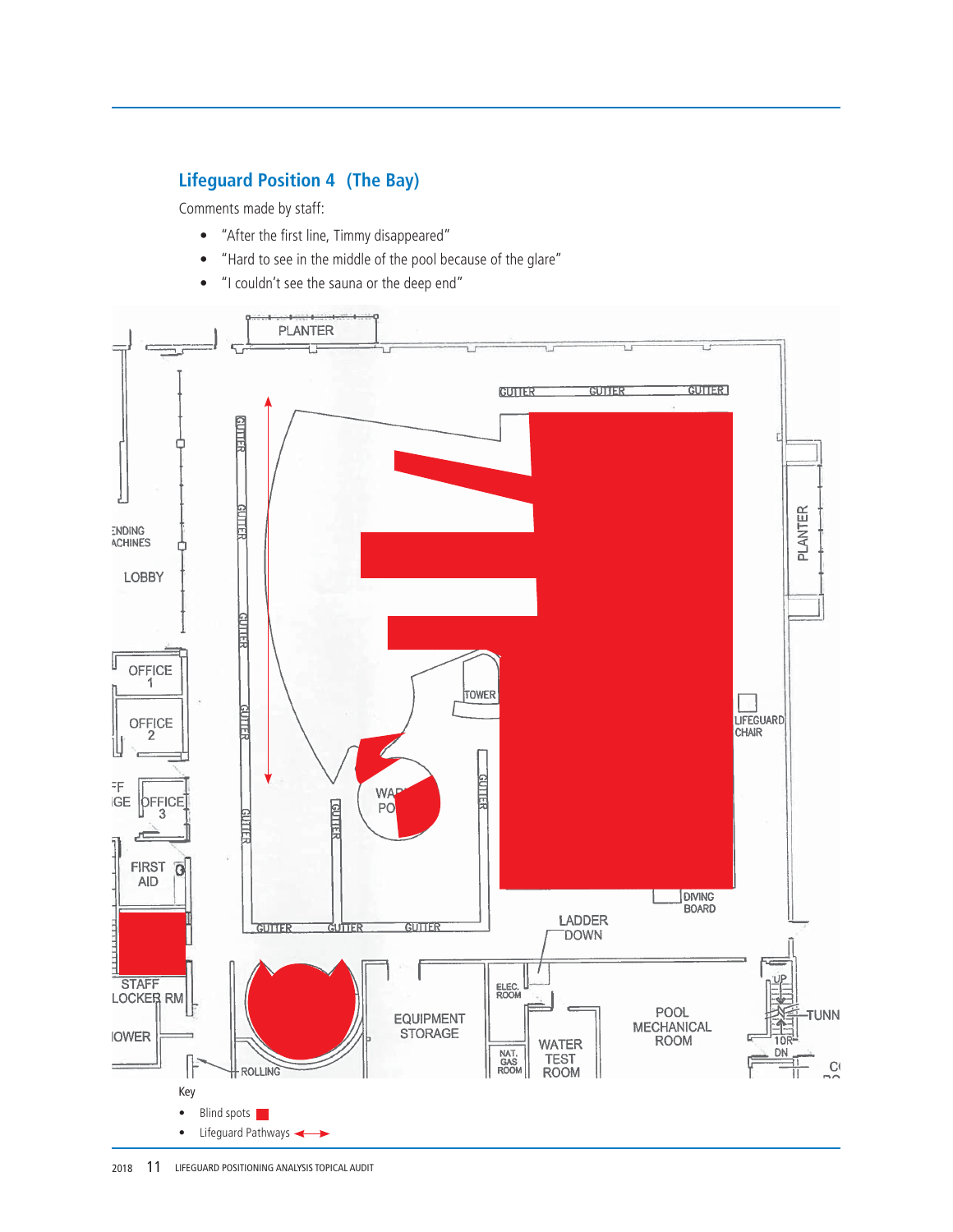| Photo | <b>Comment</b>                                                         |
|-------|------------------------------------------------------------------------|
|       | From this position, the manikin is<br>difficult to see along the wall. |
|       | From this position, the manikin<br>cannot be seen in the shallow end.  |
|       | From this position, the manikin<br>cannot be seen in the shallow end.  |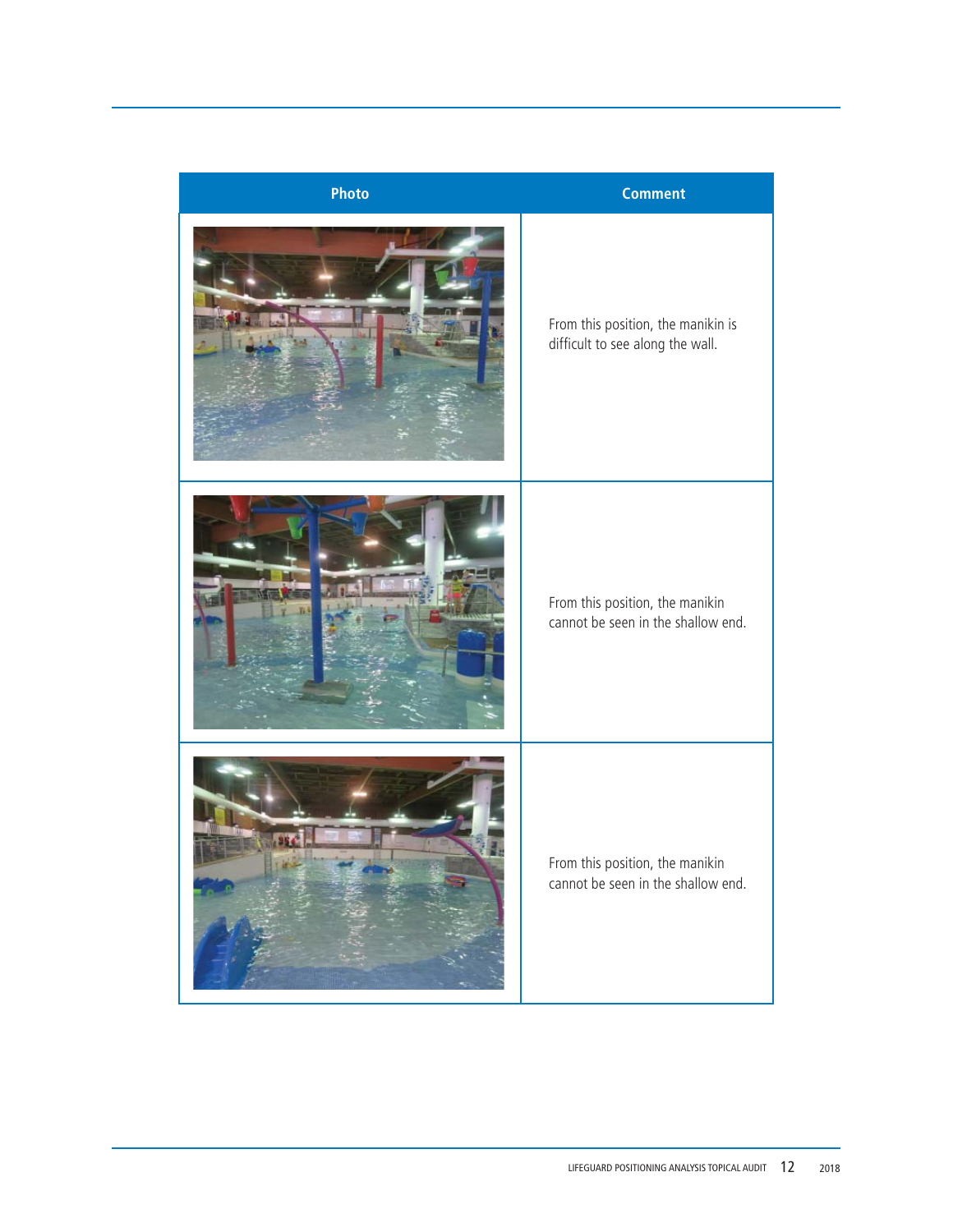# **Lifeguard Position 4 (The Guard Chair)**

- "A lot of glare in the bay"
- "By the cages or right underneath the chair you couldn't see Timmy"
- "Can see the top of the sauna but not all of it"



2018 13 LIFEGUARD POSITIONING ANALYSIS TOPICAL AUDIT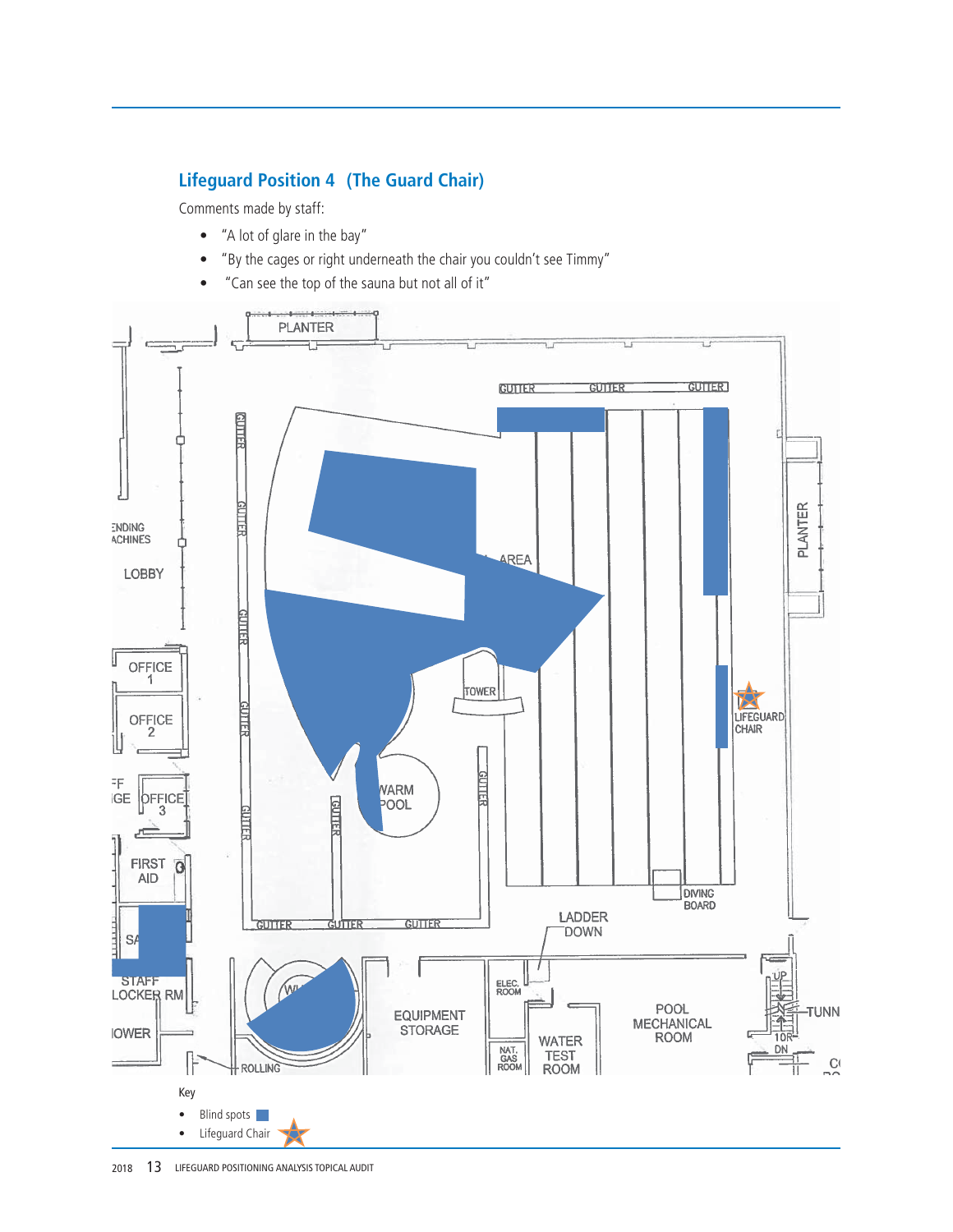| <b>Photo</b> | <b>Comment</b>                                                                  |
|--------------|---------------------------------------------------------------------------------|
|              | From this position, the manikin is<br>difficult to see in the shallow end.      |
|              | From this position, the manikin<br>cannot be seen at the bottom of the<br>pool. |
|              | From this position, the manikin<br>cannot be seen at the bottom of the<br>pool. |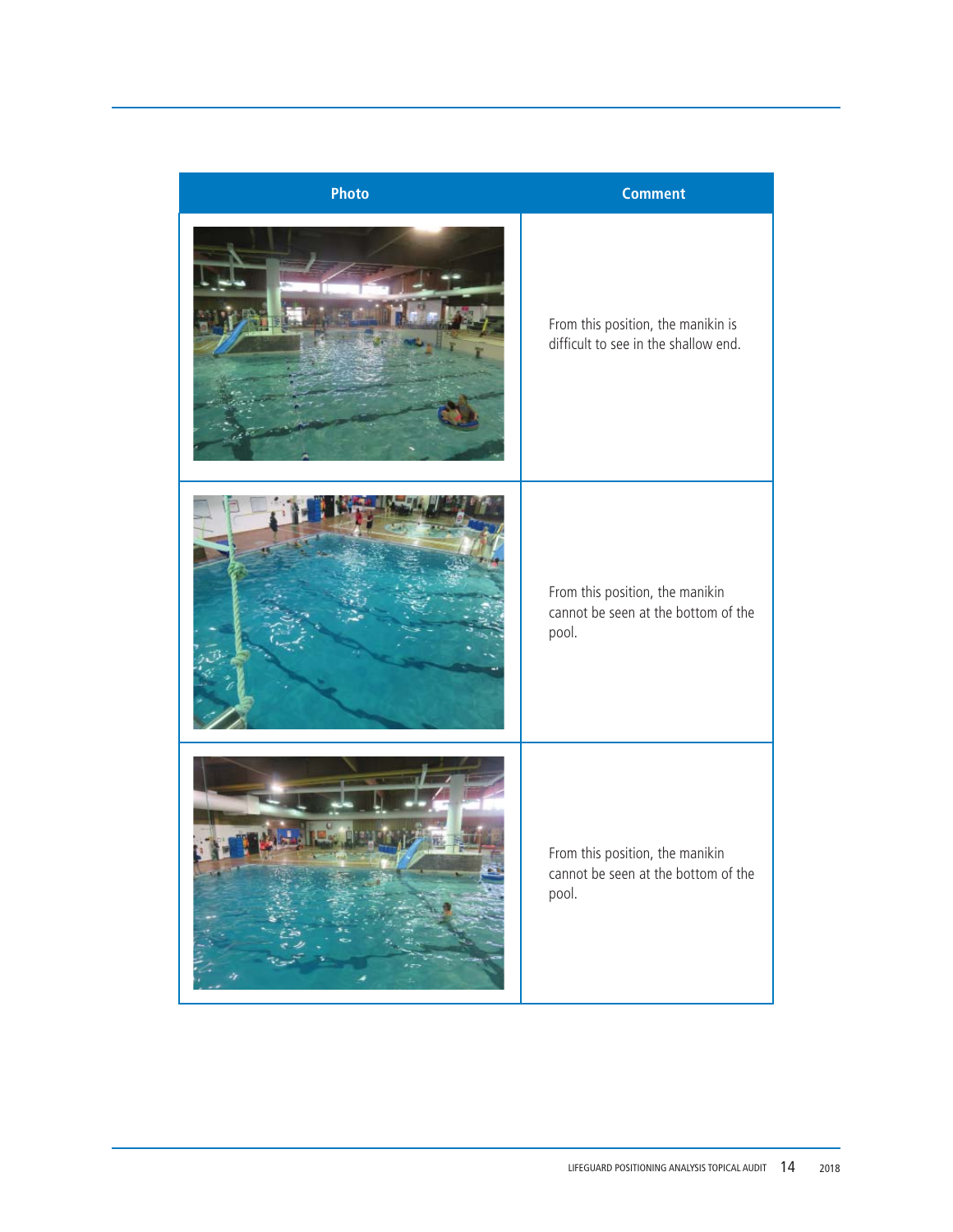### **Glare**

There are a number of areas in the pool that are affected by glare. Lifeguards need to recognize glare on the water and adjust their positioning accordingly. The use of pathways helps reduce the effects of glare, as lifeguards move the glare changes.

### **Rotation Notes**

The staff indicated that rotations take place every 15 minutes. When rotating on the pool deck lifeguards go to position 1 then move to position 2, 3, 4, etc. When rotating off the pool deck lifeguards check behind the slide, the change rooms, perform water tests if required, perform a head count, and take a break.

### **Possible Lifeguard Pathways**

Suggested pathways were identified during the Lifeguard Positioning Analysis and serve as one possible procedure for lifeguard surveillance, pathways, positioning, and rotation. Ongoing facility analysis and adaptation based on bather loads, user demographics, and operational realities should be taken into consideration by management when updating or reviewing the safety and supervision plan.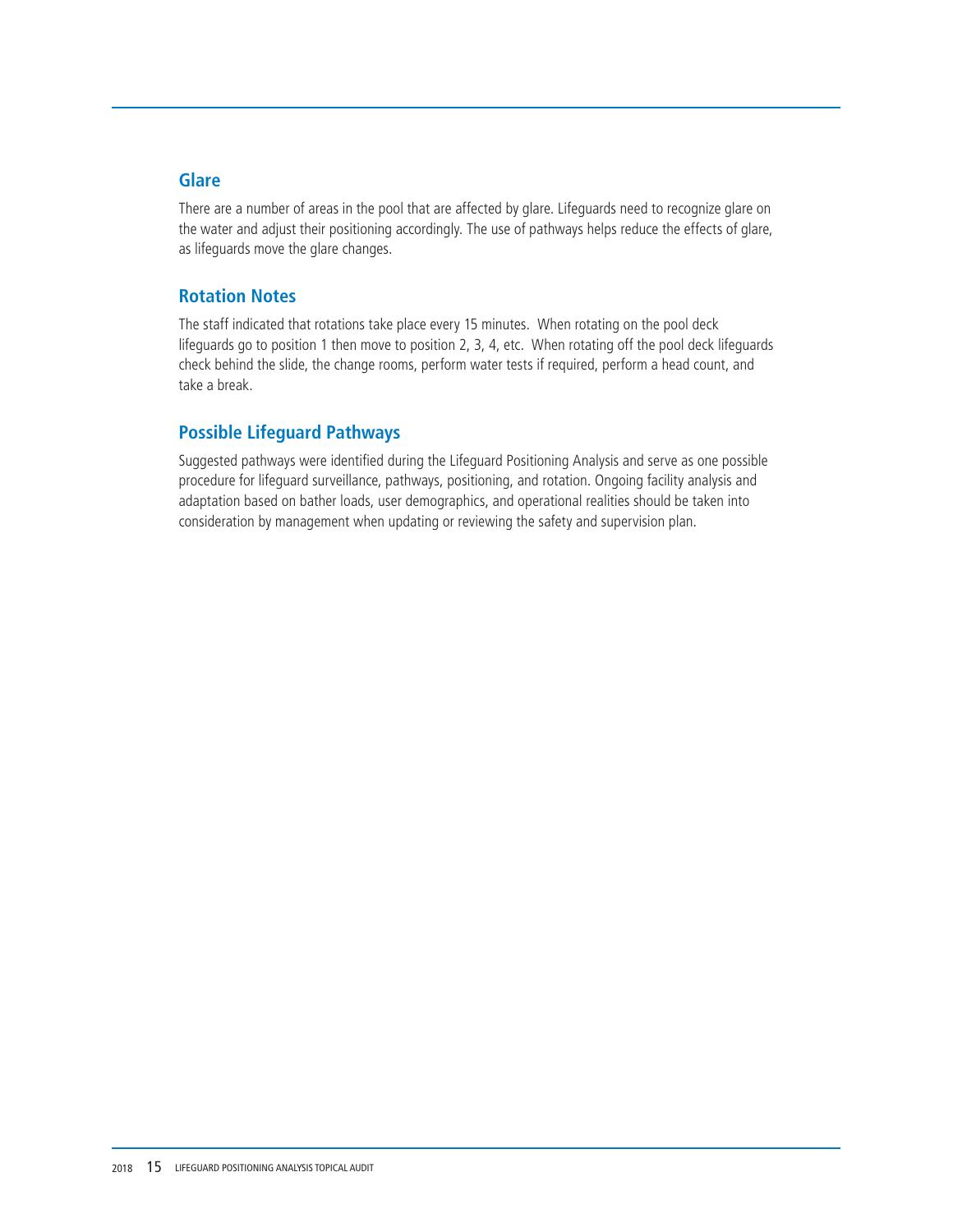

**Two Lifeguards (For Controlled User Groups)**

Key

• Lifeguard 1 Pathways <

• Lifeguard 2 Pathways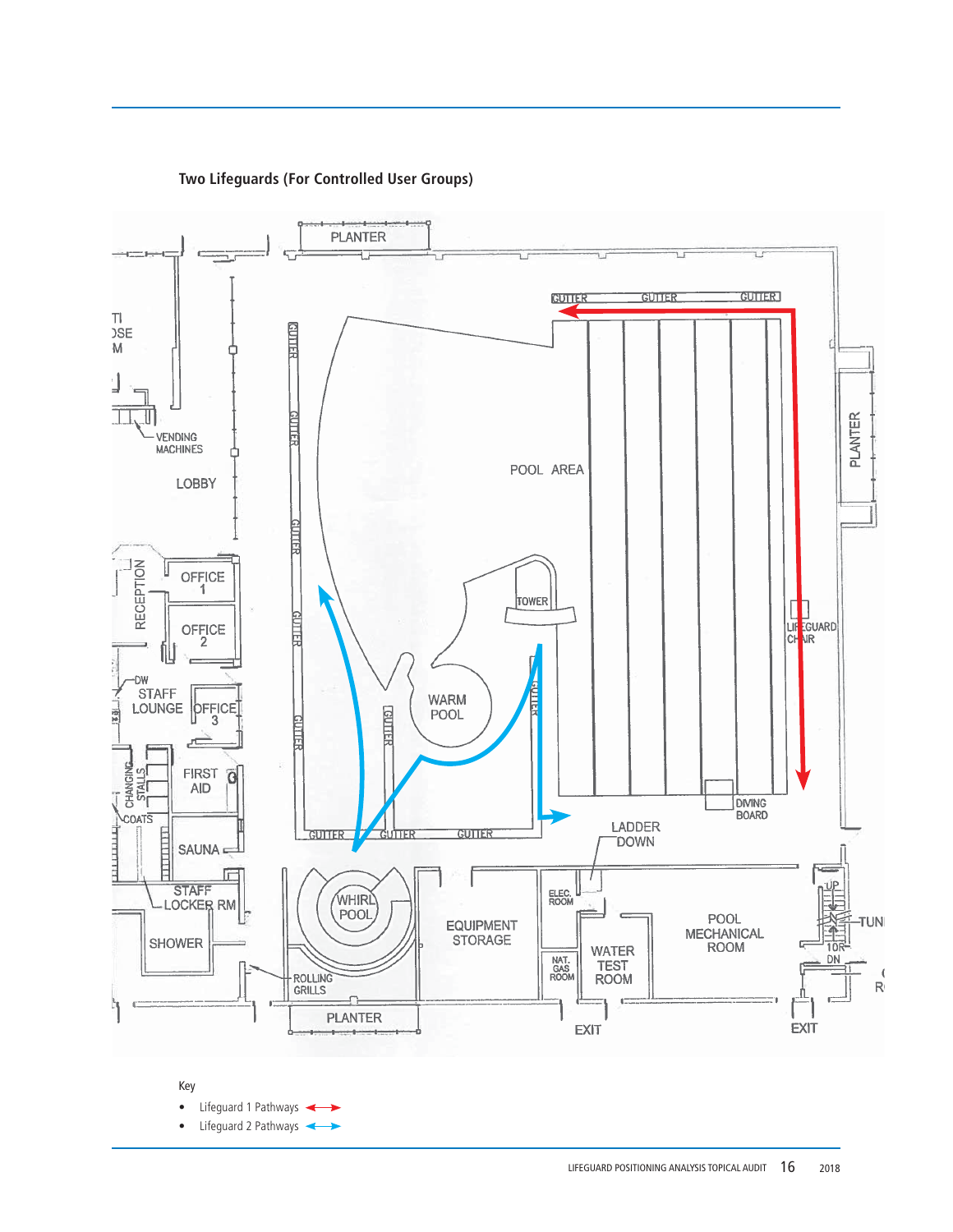

**Three Lifeguards**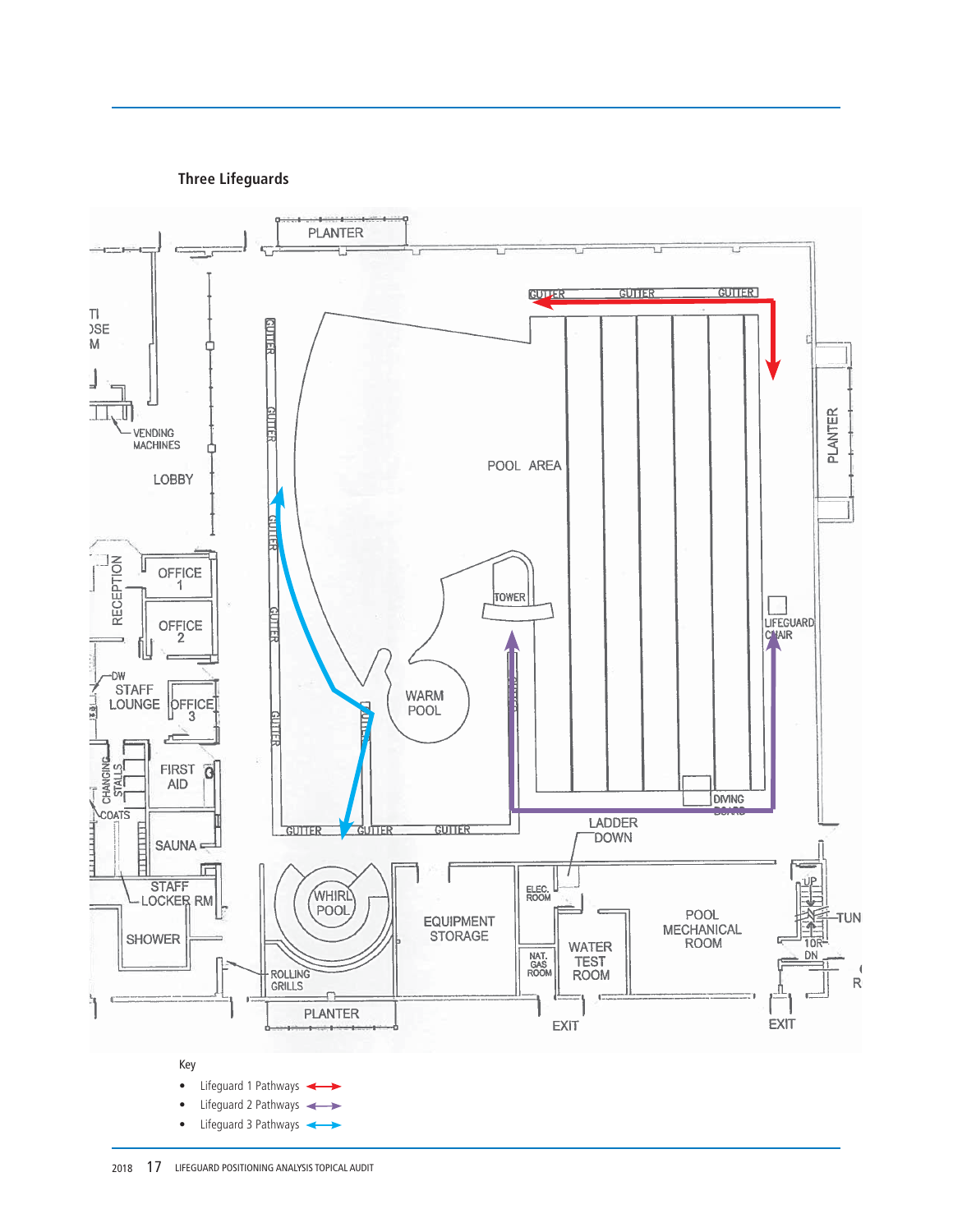

**Four Lifeguards**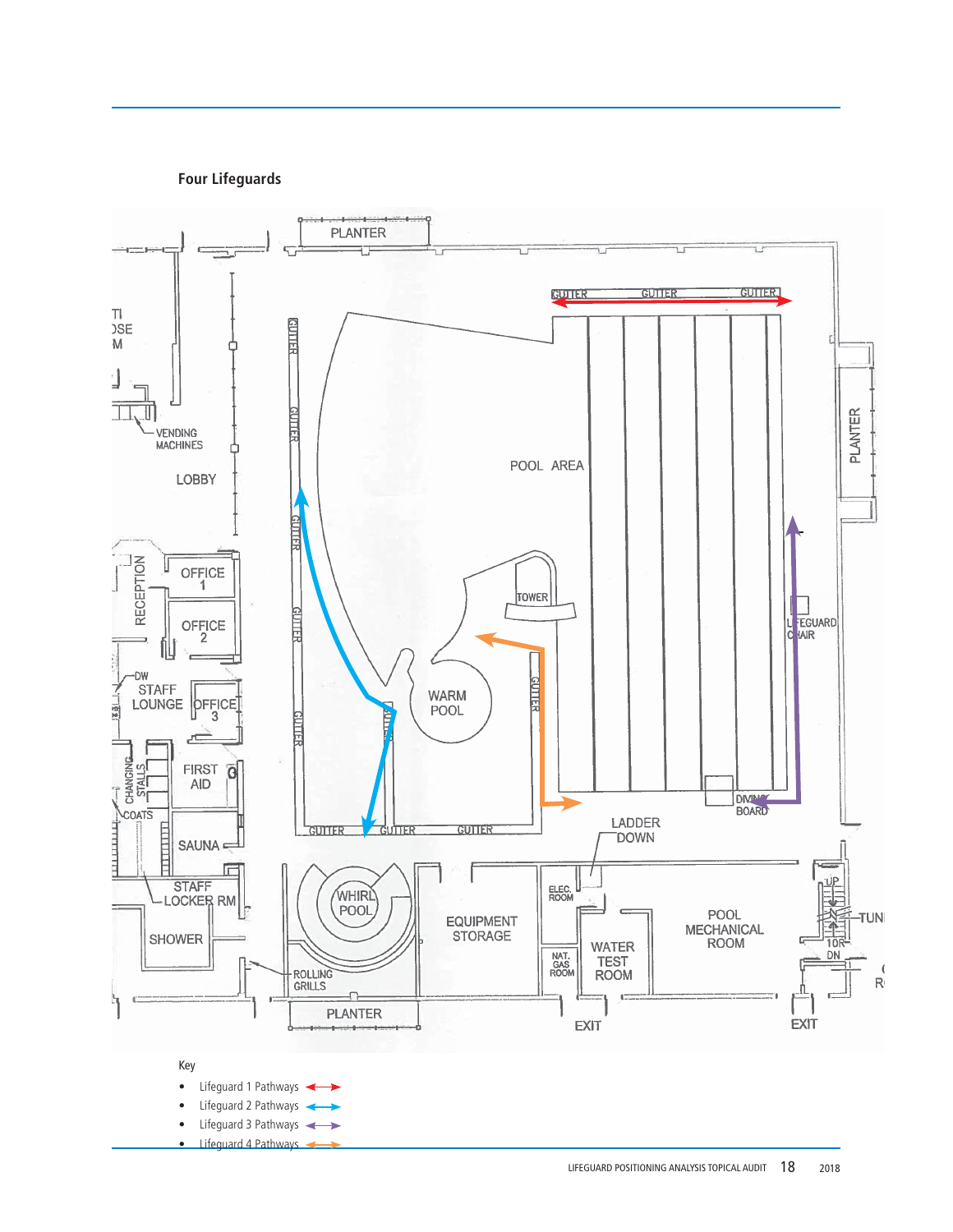# **Lifeguard Positioning Analysis Findings**

#### **Comments and Observations from lifeguards as a result of this process:**

Overall Staff Comments:

- "Tower was a great vantage point"
- "Manikin looked just like the sinker toys at a certain spot"
- "There was way more glare than I thought"
- "There are a lot more blindspots than just the ones by the mirrors"
- "While the jets are on (in the warm pool or the hot tub) it's impossible to see"
- "When the buckets are on it creates a big blindspot"
- "From position 2 how bad the blindspots are around and behind the slide was surprising"
- "I knew the black lines were bad but not THAT bad"
- "Differences between "seeing" and recognizing"
- "How little you can see in position #1"
- "There weren't many spots where you can clearly identify that it was a child"
- "Standing on the guard chair you can't see below you under the wall"
- "In some ways, the better lights have not helped what you can see"

#### **Comments and Observations from the auditors as a result of this process:**

- "The manikin cannot be seen in the hot tub when the jets are turned on"
- "The layout is complex. Structural features add in a lot of blindspots for the lifeguards"
- "There is no single location where a lifeguard can see both the shallow area of the main pool and the warm pool or hot tub"
- "Glare is very present throughout the facility"
- "The spray features add further complexity to survelliance"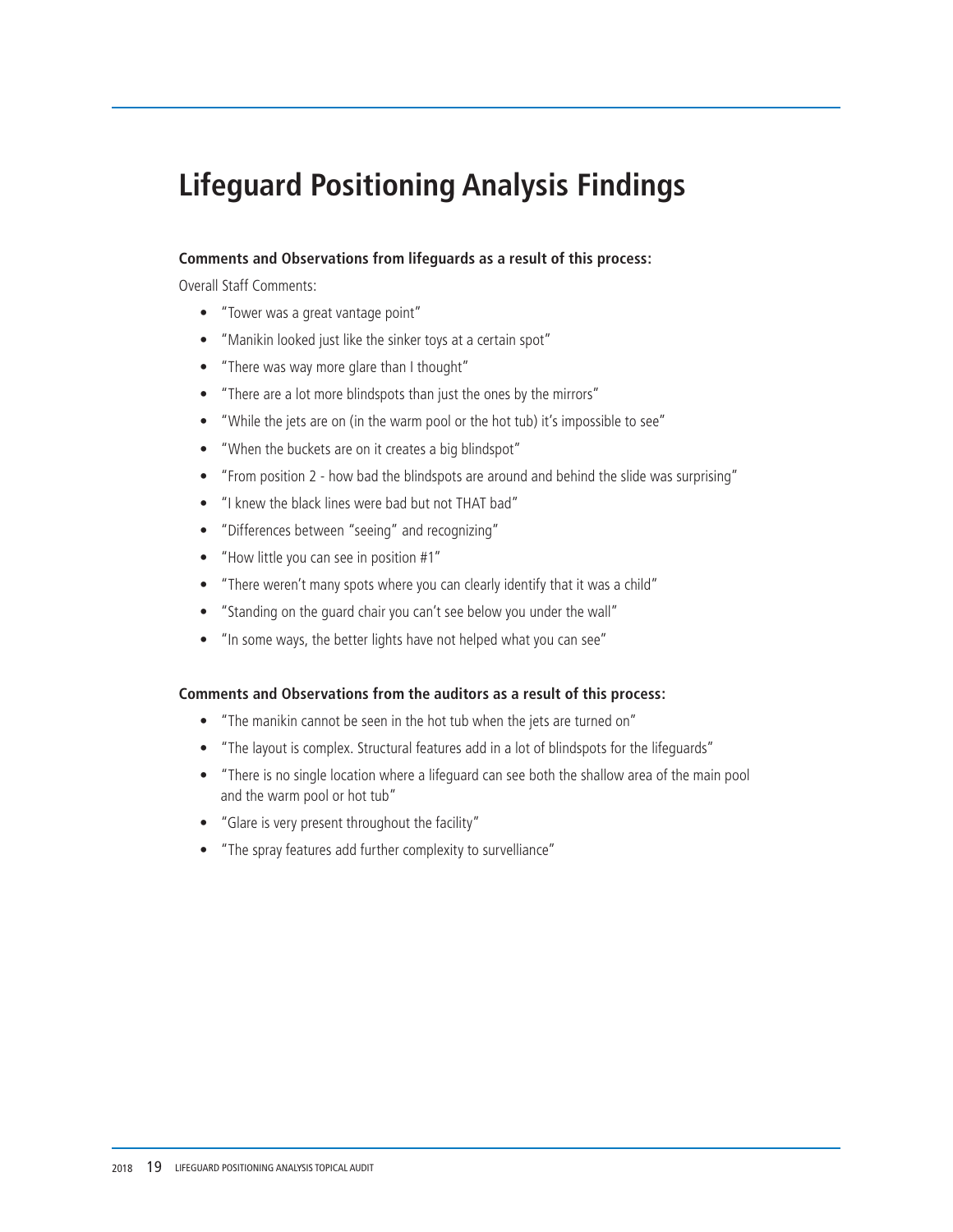# **Recommendations**

#### **Air in Hot Tub Jets**

It is recommended that management remove the air from the jets in the hot tub. Aquatic facilities that have removed the air from their hot tub jets have found a significant increase in visibility through the water column. Infused air in the water creates significant visibility challenges and may impede lifeguards from seeing through the water column to the bottom of the pool.

#### **Mimimum Number of Lifeguards**

It is recommended that a minimum of 2 lifeguards be on the pool deck for controlled user groups (i.e. instructor lead activities, lane swim) and a minimum of 3 lifeguards be on the pool deck for uncontrolled activies (i.e. free swim, public swim). The facility is larger than 400 square meters and sightline challenges created by structural features at the facility.

### **Safety Supervision During Instructional Periods**

It is recommended that instructrional periods with more than 40 individuals in the water have lifeguard supervision (even if all instructors are certified Lifeguards).

#### **Hot Tub Mirror**

During the Lifeguard Positioning Analysis it was identified by lifeguards that the mirror around the hot tub is ineffective. It is recommended that management investigate alternate methods to provide surveillance around the hot tub. It is important that lifeguards are able to see all of the water within their surveillance system.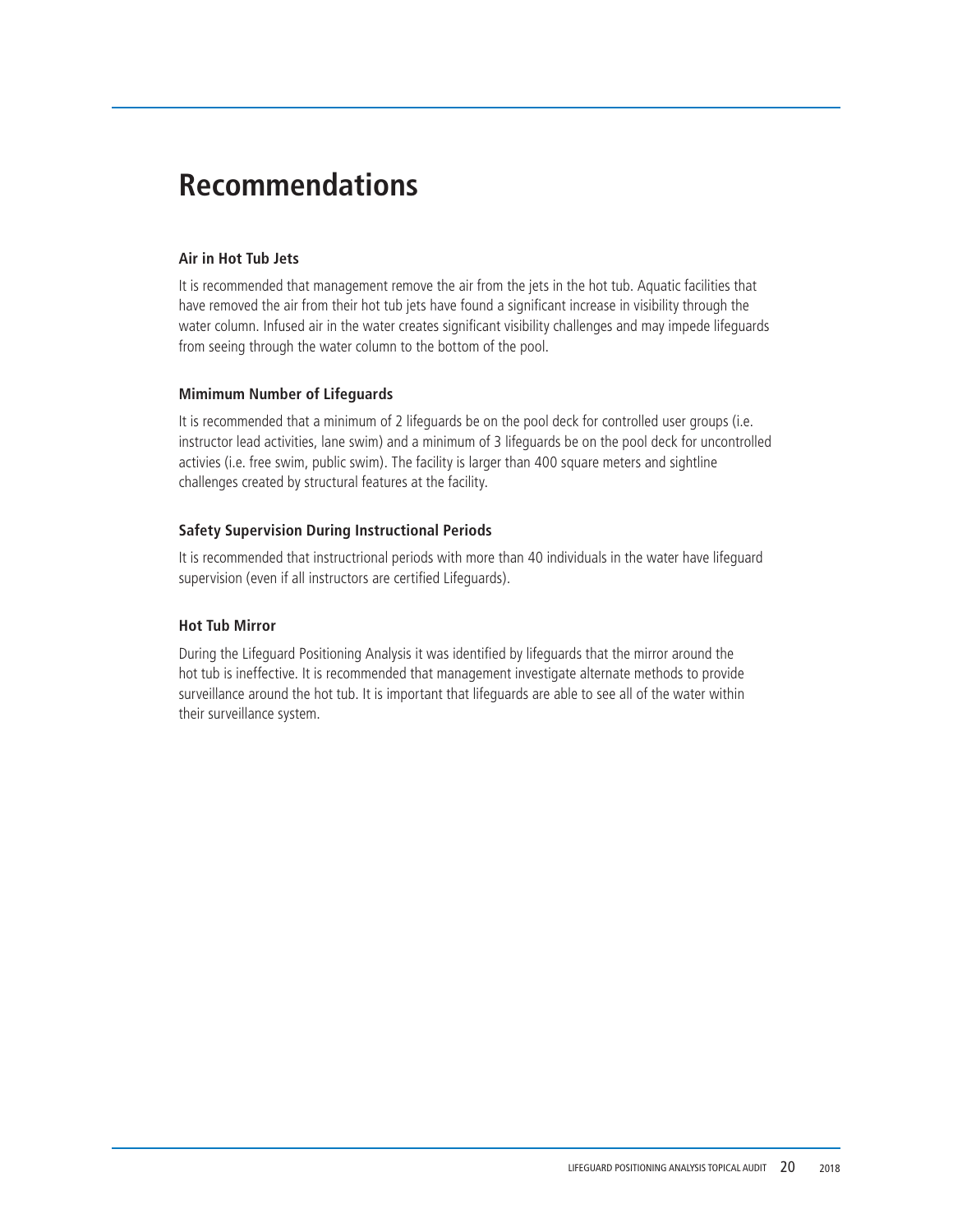# **In Closing**

Managing risk involves an analysis to identify, evaluate and mitigate potential risks. The Lifeguard Positioning Analysis assists in evaluating the effectiveness of lifeguard surveillance systems and is only one step of an effective risk management system. The Lifesaving Society recommendations included in this report are prepared for review and consideration by the City of Fort Saskatchewan.

It is the opinion of the Lifesaving Society that the existing lifeguard surveillance system faces a number of challenges based on the size of the facility and it's usage. The Lifeguard Positioning Analysis confirmed this through various exercises with staff and identified recommendations and minor adjustments to the existing lifeguard surveillance system be considered for enhancement.

The City of Fort Saskatchewan has demonstrated an ongoing commitment to safety within their aquatic facility operations. The City of Fort Saskatchewan has worked closely with the Lifesaving Society utilizing the Society's expertise and opinion for a number of safety management services including a Lifeguard Positioning Analysis (2014), Lifeguard Positioning Analysis (2009), and a Comprehensive Aquatic Safety Audit (2018).

The Lifesaving Society would like to thank the staff who participated in the lifeguard positioning analysis, and commend the City of Fort Saskatchewan for continuing to take steps to ensure they provide a safe and enjoyable aquatic experience.

We are all in this together. The Lifesaving Society will continue to support and assist the City of Fort Saskatchewan as they work towards implementation of the Lifeguard Positioning Analysis recommendations.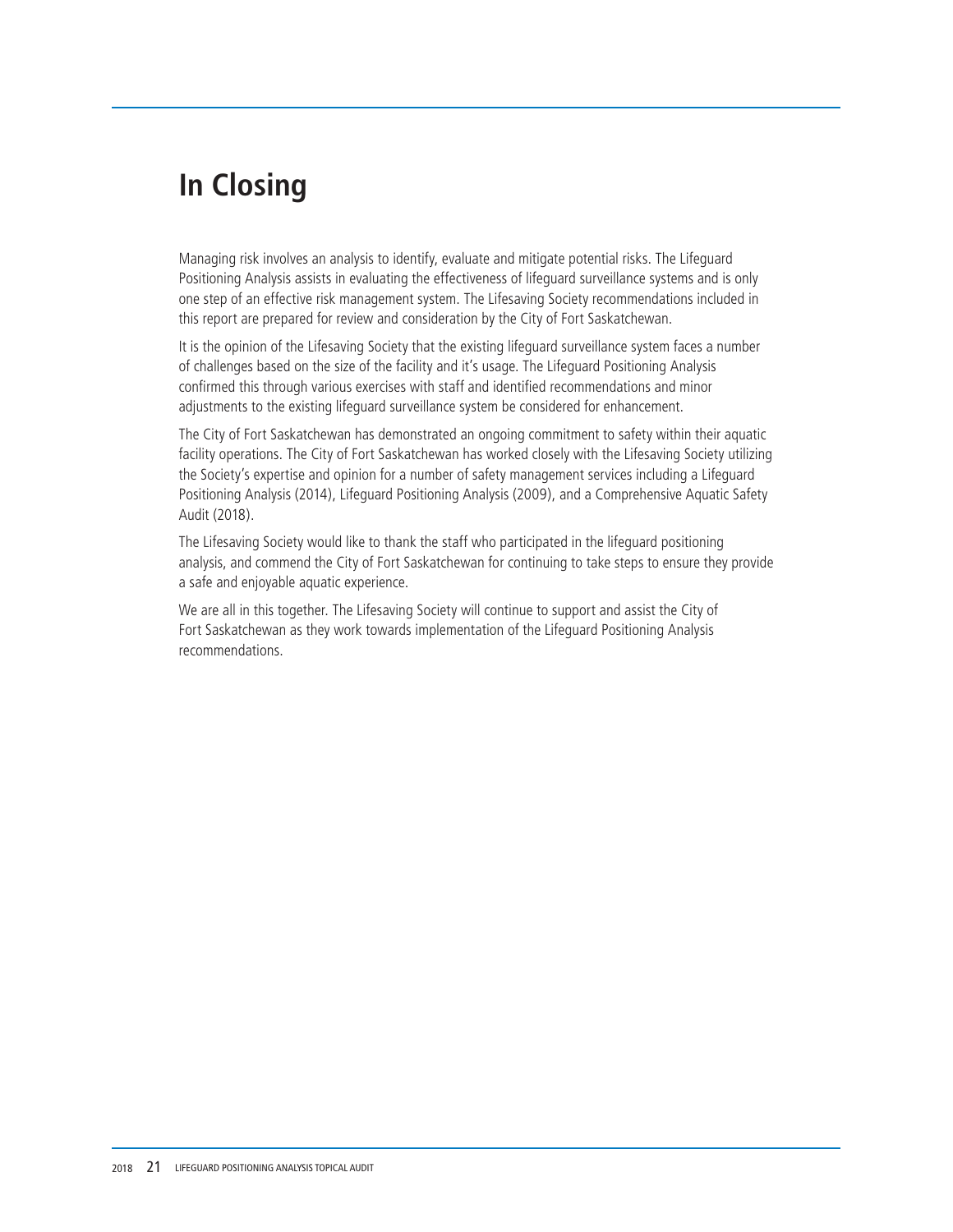Publications of the Lifesaving Society are available from any Branch office. Inquiries from outside Canada should be directed to the National Office.

#### **Alberta and Northwest Territories Branch**

13123 - 156 Street Edmonton, Alberta T5V 1V2 Telephone: (780) 415-1755 Fax: (780) 427-9334 E-mail: experts@lifesaving.org Website: www.lifesaving.org

#### **British Columbia & Yukon Branch**

112 - 3989 Henning Drive Burnaby, British Columbia V5C 6N5 Telephone: (604) 299-5450 Fax: (604) 299-5795 E-mail: info@lifesaving.bc.ca Website: www.lifesaving.bc.ca

#### **Manitoba Branch**

#100 - 383 Provencher Boulevard Winnipeg, Manitoba R2H 0G9 Telephone: (204) 956-2124 Fax: (204) 944-8546 E-mail: aquatics@lifesaving.mb.ca Website: www.lifesaving.mb.ca

#### **National Office**

1145 Hunt Club Road, Suite 001 Ottawa ON K1V 0Y3 Telephone: (613) 746-5694 Fax: (613) 746-9929 E-mail: experts@lifesaving.ca Website: www.lifesaving.ca

#### **New Brunswick Branch**

70 Melissa Street Fredericton, New Brunswick E3A 6W1 Telephone: (506) 455-5762 Fax: (506) 450-7946 E-mail: info@lifesavingnb.ca Website: www.lifesavingnb.ca

#### **Newfoundland & Labrador Branch**

P.O. Box 8065, Station "A" St. John's, Newfoundland A1B 3M9 Telephone: (709) 576-1953 Fax: (709) 738-1475 E-mail: info@lifesavingnl.ca Website: www.lifesavingnl.ca

#### **Nova Scotia Branch**

5516 Spring Garden Road, 4th Floor Halifax, Nova Scotia B3J 1G6 Telephone: (902) 425-5450 Fax: (902) 425-5606 E-mail: experts@lifesavingsociety.ns.ca Website: www.lifesavingsociety.ns.ca

#### **Ontario Branch**

400 Consumers Road Toronto, Ontario M2J 1P8 Telephone: (416) 490-8844 Fax: (416) 490-8766 E-mail: experts@lifeguarding.com Website: www.lifesavingsociety.com

#### **Prince Edward Island Branch**

P.O. Box 2411 Charlottetown, Prince Edward Island C1A 8C1 Telephone: (902) 368-7757 Fax: (902) 368-1593 E-mail: info@lifesavingsocietypei.ca Website: www.lifesavingsocietypei.ca

#### **Quebec Branch**

4545 Pierre de Coubertin Avenue Montreal, Quebec H1V 0B2 Telephone: (514) 252-3100 or 1-800-265-3093 Fax: (514) 254-6232 E-mail: alerte@sauvetage.qc.ca Website: www.sauvetage.qc.ca

#### **Saskatchewan Branch**

2224 Smith Street Regina, Saskatchewan S4P 2P4 Telephone: (306) 780-9255 Fax: (306) 780-9498 E-mail: lifesaving@sasktel.net Website: www.lifesavingsociety.sk.ca